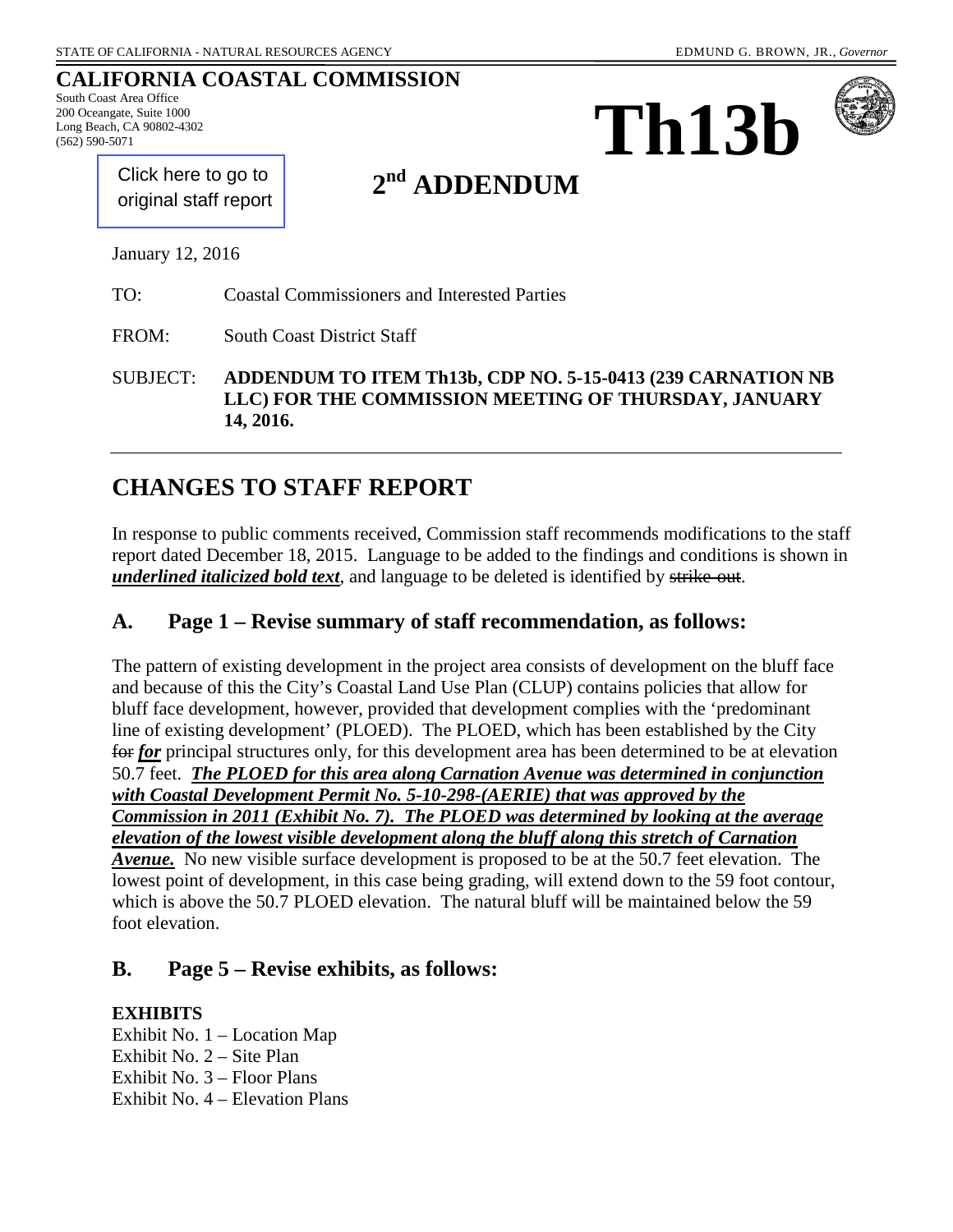Exhibit No. 5 – Foundation Plan Exhibit No.  $6$  – Elevation Plan showing cantilevered decks at the basement and the  $1<sup>st</sup>$  floor level extending beyond the vertical plane PLOED at the 50.7 elevation *Exhibit No. 7 – PLOED (Predominant Line of Existing Development) for development along this stretch of Carnation Avenue Exhibit No. 8 – Overlay of proposed plan to PLOED and its consistency with development along this stretch of Carnation Avenue* 

# **C. Pages 18 - 19 – Revise Section IV.C. Scenic Resources, as follows:**

Section 30251 of the Coastal Act requires that scenic and visual qualities of coastal areas be protected.

#### **Use of Predominant Line of Existing Development (PLOED) for Bluff Setbacks**

The pattern of existing development in the area involves development on the bluff face. In recognition of this pattern, the City's Coastal Land Use Plan (CLUP) contains policies that allow for bluff face development, provided that development complies with the 'predominant line of existing development' (PLOED). *The PLOED for this area along Carnation Avenue was determined in conjunction with Coastal Development Permit No. 5-10-298-(AERIE) that was approved by the Commission in 2011 (Exhibit No. 7). The PLOED was determined by looking at the average elevation of the lowest visible development along the bluff along this stretch of Carnation Avenue.* For this development site, the PLOED has been developed to be at elevation 50.7 feet. This PLOED is for the principal structures only. New visible surface development is not proposed to be at the 50.7 feet elevation. The lowest point of development, in this case being grading, will extend down to the 59 foot contour, which is above the 50.7 foot PLOED elevation. The natural bluff will be maintained below the 59 foot elevation.

Both the Coastal Act, Section 30251, in particular, and the policies of the CLUP require that landform alteration be minimized to ensure that the development does not impact scenic and visual qualities of natural landforms. The intent of the CLUP policies that permit continued development on the bluff face is intended to minimize further bluff alteration than that which has already taken place pre-Coastal Act. As noted above, the Commission has typically applied the City's PLOED determination when evaluating the visual and scenic impacts of bluff face development. Further, when the Commission evaluates whether proposed development alters landforms in this area and results in visual and scenic resource impacts, it considers (1) past Commission action in the area, (2) the pattern of existing development, and (3) the likely impacts to the site under the existing categorical exclusion order that currently applies to property located along Carnation Avenue.<sup>[1](#page-1-0)</sup> First, the Commission has granted coastal permits for residential development along Ocean Avenue where conforming to the existing pattern of development resulted in removal of some existing bluff

<span id="page-1-0"></span>  $1$  239 Carnation Avenue falls within the boundaries of the Categorical Exclusion Order E-77-5 adopted by the Commission in 1977 for the demolition and/or construction of single-family and two-family residences and their appurtenant facilities in R1 thru R-4 zones. Structures are only subject to this exclusion if they provide two parking spaces and are designed so that the gross structural area, including storage, parking and stairways does not exceed 1.5 times the buildable area on non-conforming lots (4,000 sq. ft. of less) and in areas where a majority of the lots are non-conforming.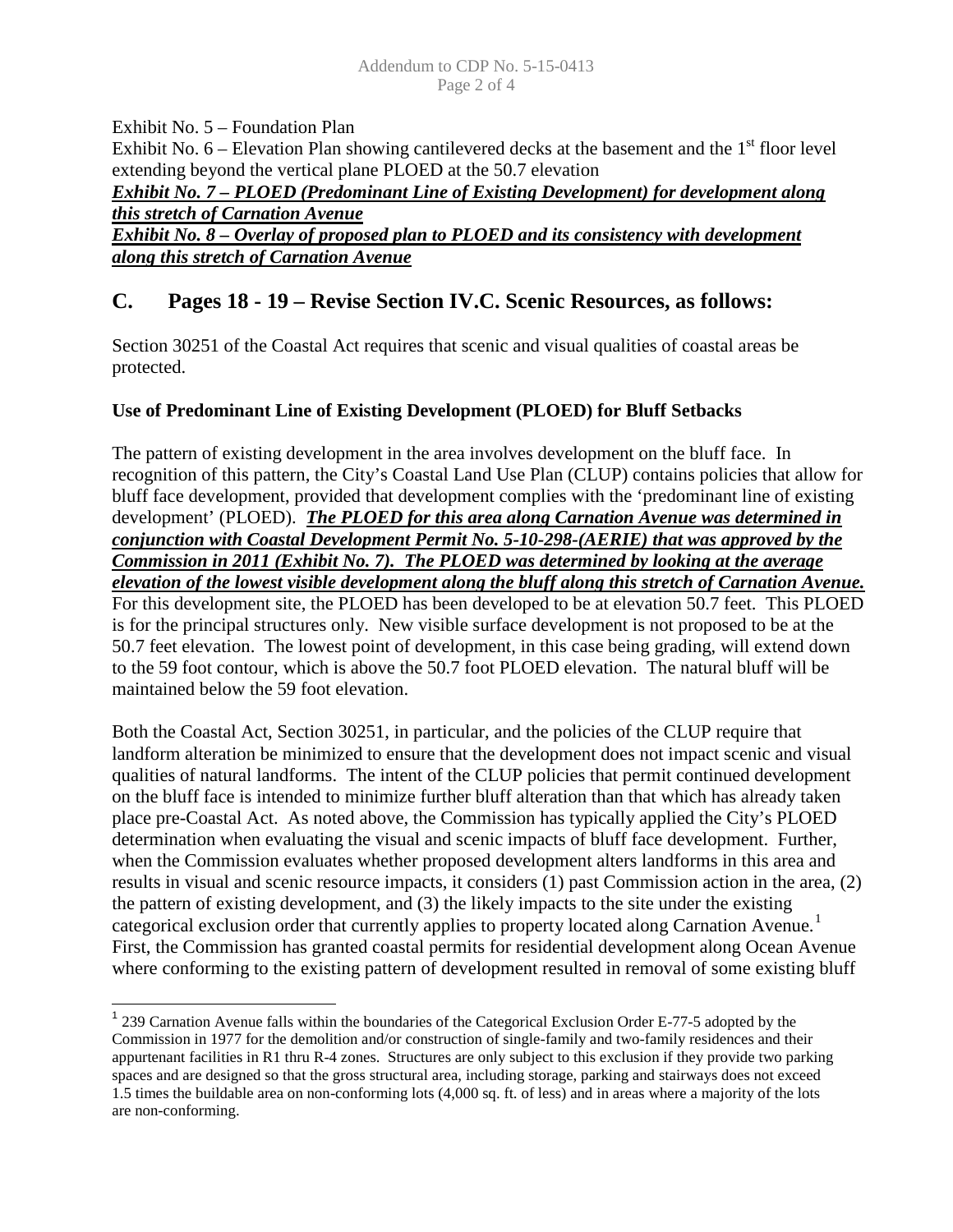face (uppermost area) and was found to minimize landform alteration (e.g. 5-10-298-(AERIE), 5-12- 260-(Evensen), 5-02-203-(Tabak), 5-05-328 (Palermo), 5-03-100-(Halfacre)) because the lower portion of the bluff was preserved. Second, the existing pattern of development is also important here. All of the properties along Carnation Avenue involve bluff face development. Third, under the Commission-approved categorical exclusion order *E-77-5 (granted by the Commission in 1977)*, in which the project site is located within could be re-developed with a single family residence if they comply with the categorical exclusion requirements. The lot owner would be able to develop down the bluff to 10 feet from the bayside property line. *Under the Commission approved categorical exclusion order, any proposed structure that exceeds the 1.5 buildable area is not subject to the exclusion and would need to obtain a coastal development permit. Since the maximum buildable area authorized under the categorical exclusion order for this lot is 5,094 square feet (3,396 square feet x's 1.5) and the proposed projects square footage is 5, 691 square feet, the project wasn't covered by the exclusion and the applicant applied for this separate CDP. Under the CLUP, there is no 1.5 maximum lot coverage, so the projects' total square footage of 5,691 square feet is allowed.* 

As proposed, the project does not extend below the 50.70 foot elevation, in an effort to protect public views of the bluff by not altering the bluff below the predominant line of existing development. In fact, development is actually limited to the 59 foot elevation.

#### *Currently there is an existing one-story single-family residence on site, so there are no public views available through the site of the harbor from Carnation Avenue or Seaview Avenue. Therefore, the addition of a two floors above the street level will not adversely impact public views to the harbor.*

As previously noted, no new interior living space is proposed beyond (bayward) of the PLOED. However, decks on the basement and  $1<sup>st</sup>$  floor levels are proposed to be cantilever beyond (bayward) of the PLOED **(Exhibit No. 6)**. The PLOED as defined in the City's certified LUP is not for accessory development such as decks. However, the proposed decks which extend approximately 9 feet to 12 feet beyond the PLOED vertical plane add to the visual mass of the structure which adversely impacts public views of the bluff. Thus, revising the decks or pulling the development back to be consistent with the PLOED would minimize the proposed development's adverse visual impact upon the coastal bluff by maintaining a visual line along the bluff *and the proposed project would be consistent with the surrounding development (Exhibit No. 8)*. Therefore, the Commission imposes **Special Condition No. 1**, which requires the applicant to submit revised project plans showing the primary structure and all accessory structures (i.e., cantilevered decks) to be placed behind a plane extended vertically from the 50.7 foot elevation, the established PLOED, in order to reduce the visual impact of development over the coastal bluff. Therefore, as conditioned, the Commission finds the proposed development consistent with past permit approvals in this area, consistent with the pattern of development in the area, would result in less impact to the bluff under the categorical exclusion order and does not adversely impact scenic and visual qualities along the bluff face. This condition is similar to the condition imposed on the AERIE project (CDP No. 5-10- 298) approved by the Commission 2011.

…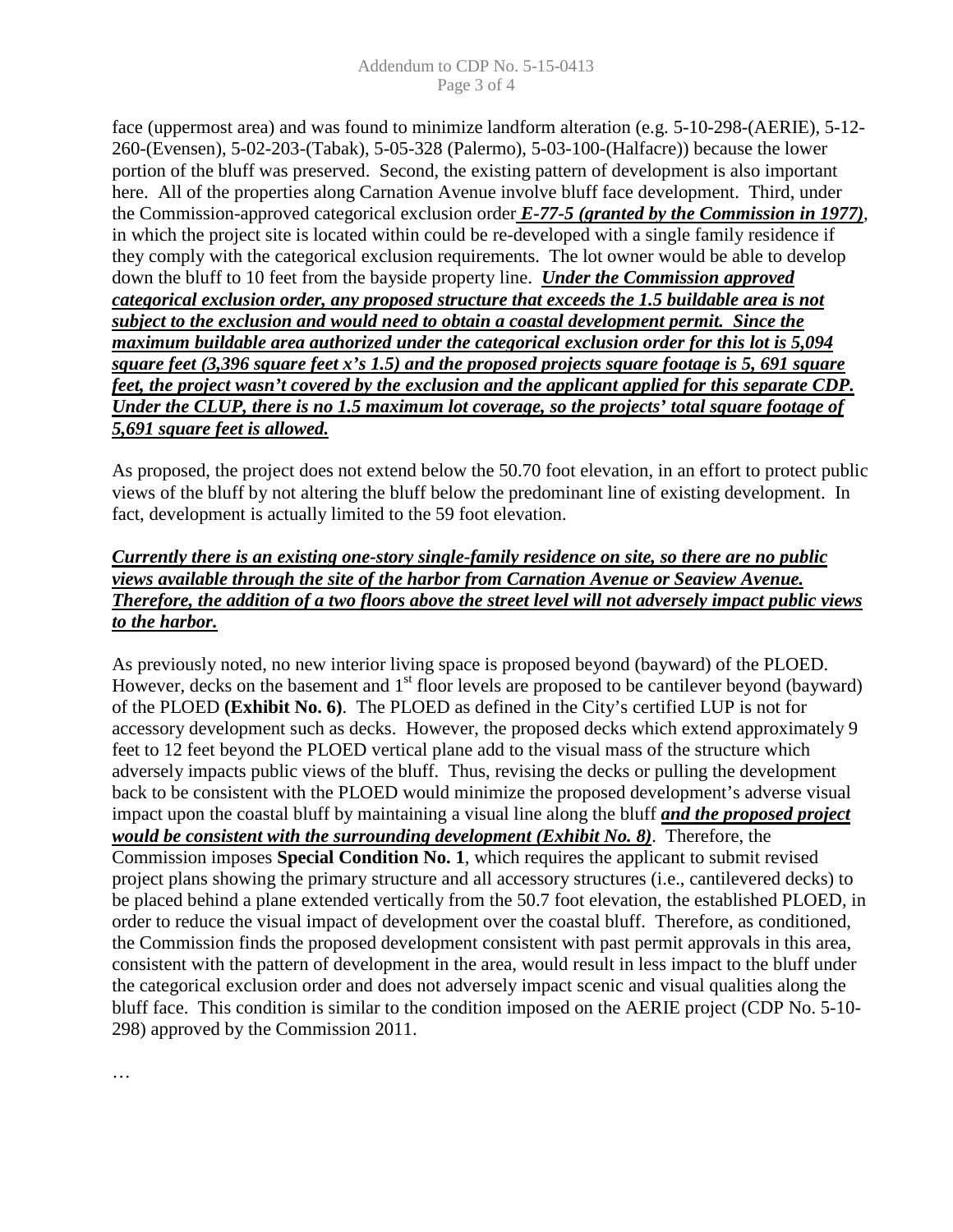# **D. CORRESPONDENCE RECEIVED**

On January 8, 2016 Commission staff received a letter in opposition from J. Sebag, MD, the letter has been attached to this addendum. We have responded to his letter by revising the staff report as found in this addendum.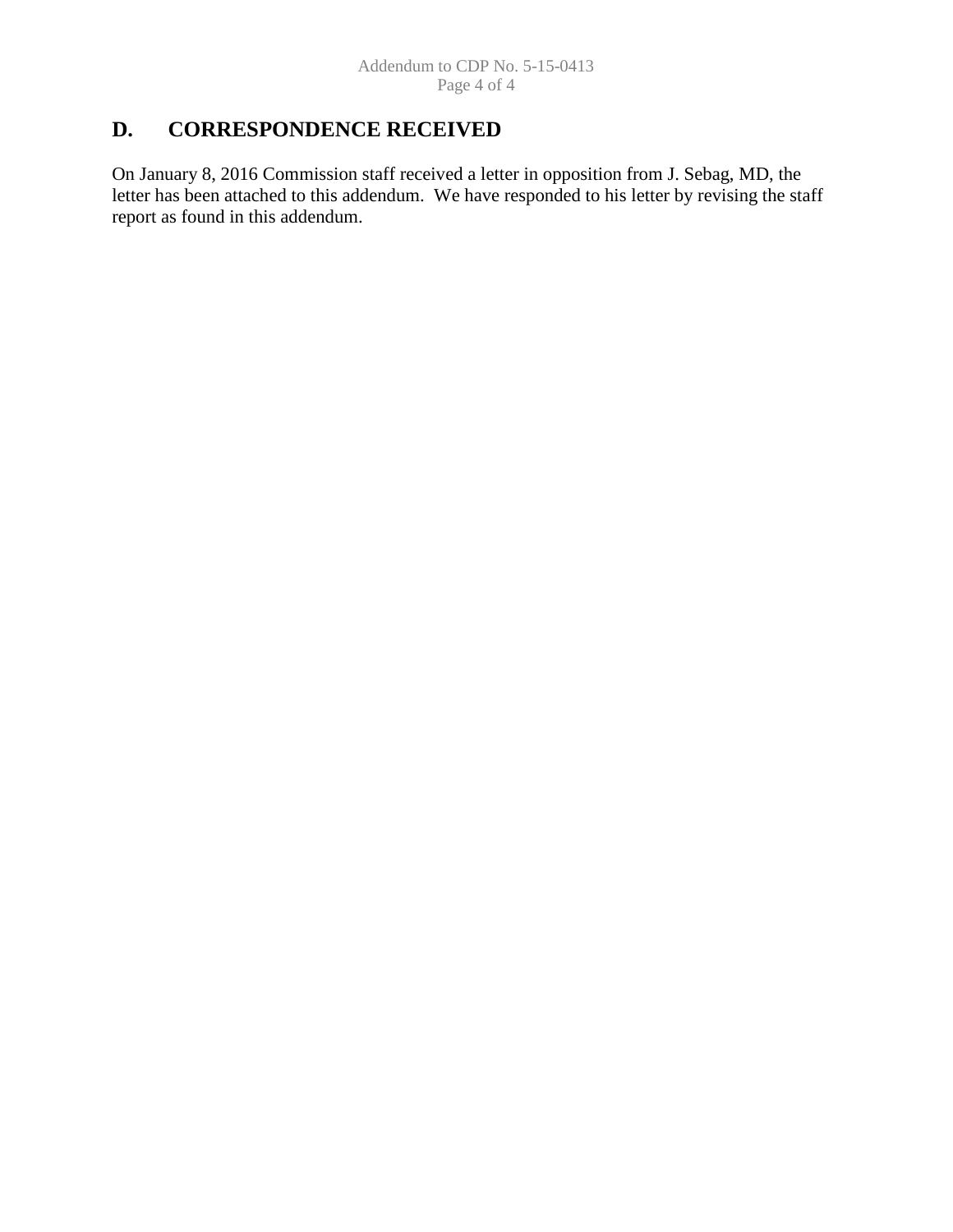# **PLOED for this stretch along Carnation Avenue**

**Location of development for CDP No. 5-10-298-(AERIE)** 



Median elevation of the seven structures is 50.7 feet MSL.

Exhibit No. 7 Page 1 of 1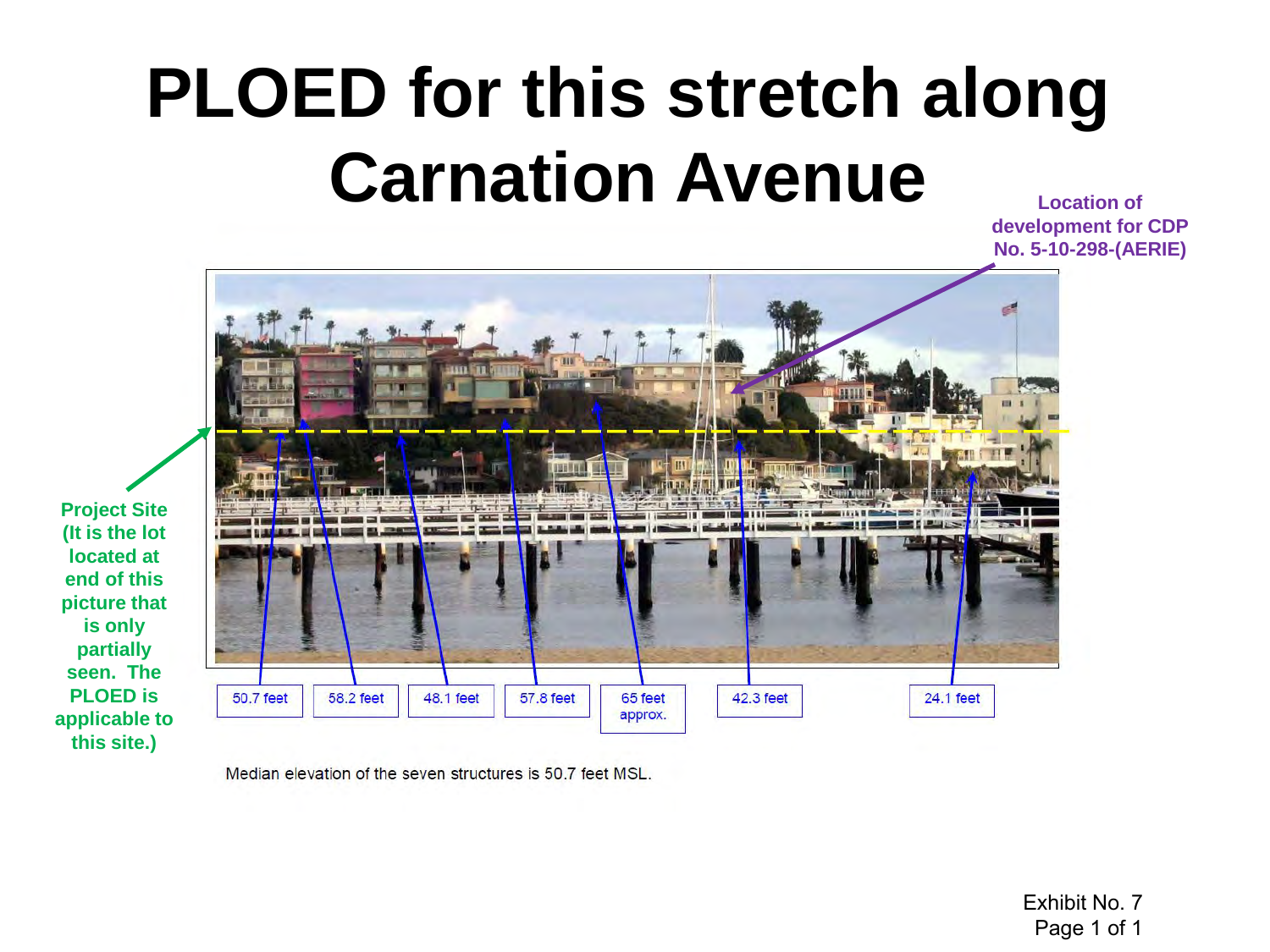# **Consistency of proposed project with PLOED for this stretch along Carnation Avenue**



**Project Site. This shows the proposed plan before being modified to be consistent with Special Condition No. 1, which requires revised project plans showing the primary structure and all accessory structures (i.e., cantilevered decks) to be placed behind a plane extended vertically from the 50.7 foot elevation, the established PLOED. As conditioned, the project would be consistent with the PLOED and the surrounding development.**

> Exhibit No. 8 Page 1 of 1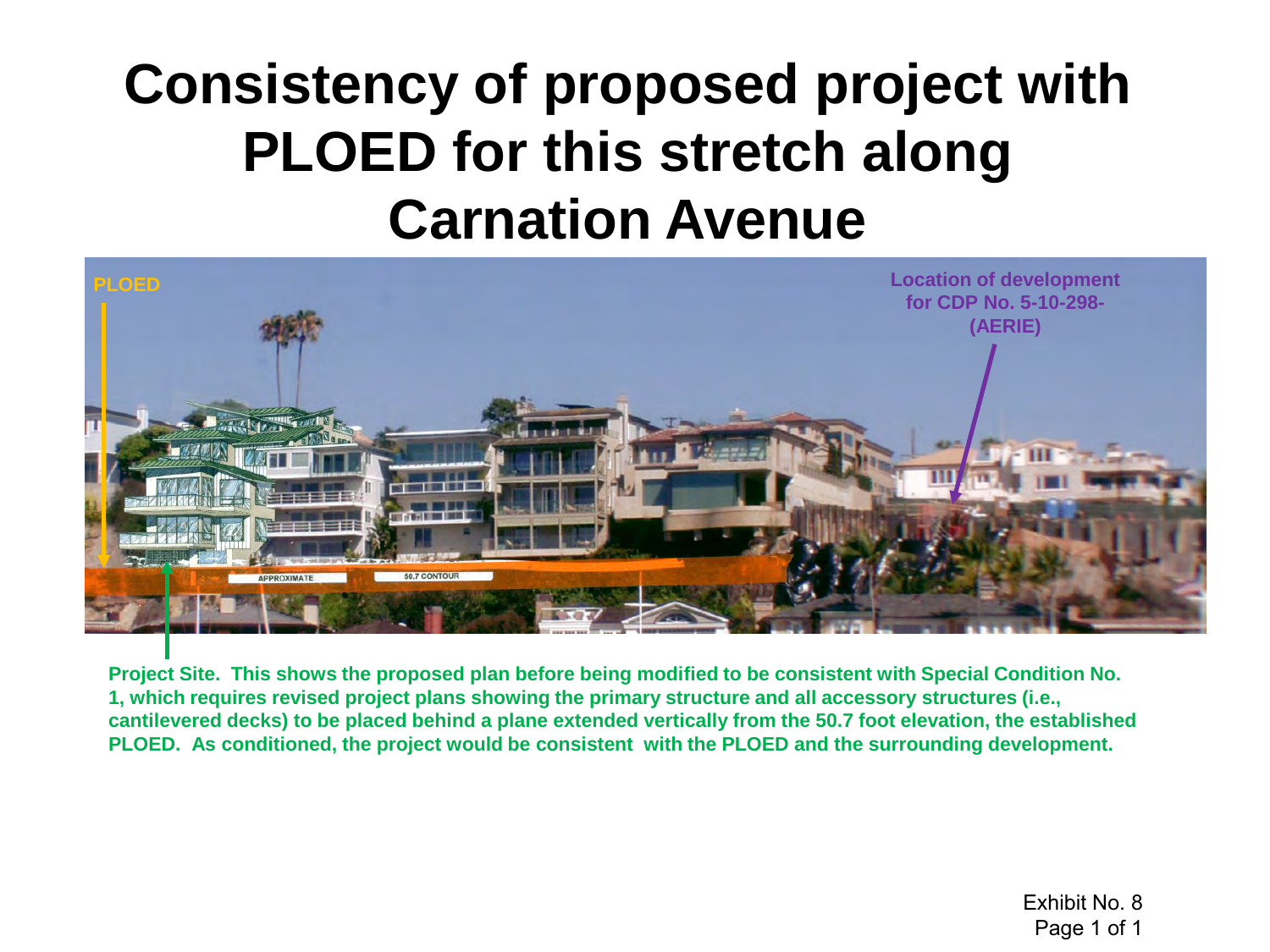#### J. Sebag, MD, FACS, FRCOphth, FARVO 2500 Seaview Corona Del Mar, CA 92625

# $Th13b$

January 8, 2015

#### **RECEIVED** South Coast Region

 $82016$ **JAN** 

Mr. Fernie Sv Coastal Program Analyst California Coastal Commission South Coast District Office 200 Oceangate, 10<sup>th</sup> Floor Long Beach, CA 90802-4325

**VIA FACSIMILE** 

FAX: 562-590-5084

#### **CALIFORNIA COASTAL COMMISSION**

#### Re: Opposition to Application No.: 5-15-0413; 239 Carnation Avenue; Newport **Beach, Orange County**

Dear Mr. Sy:

The opponents of this project include members of The Palisades Condominium Homeowners Association ("TPCHOA") whose members own certain residences located across the street from 239 Carnation Avenue in Corona Del Mar. Given their proximity, the TPCHOA members have reviewed the Staff Report and oppose the recommended approval of the application. The matter is set for hearing on Thursday, January 14, 2016 at 9:00 AM as Item No.: Th<sub>13b</sub>. The most significant issues of opposition are the size and scale of the proposal, coupled with the resulting destruction of the coastal bluff related to its mass as compared to the existing single story residence at this location. Both the California Coastal Act and the Newport Beach Land Use Plan require "minimized development of natural land forms" and development to be "visually compatible with the character of surrounding areas."

Destruction of the Bluff: The proposal requires significant excavation of the bluff to allow a terraced structure built into the face of the bluff to replace a residence sitting on top of the bluff. Additionally, the proposed decks, which extend beyond the vertical plane of the "predominant line of existing development" ("PLOED") add to the visual mass of the proposed structure which increases the visual impact along the bluff. The impact is further amplified by the proposed Coastal Development Permit so as to exceed allowable lot coverage. The Newport Beach Coastal Land Use Plan provides that structures shall not exceed 1.5 times the buildable area of the lot. The proposed project exceeds this requirement by approximately 600 square feet. This seems significant and excessive. The applicant is also proposing a basement level cantilevered pool to be built into the bluff. Such development disregards natural land forms and is not visually compatible with the character of the surrounding areas.

The new development will also obstruct public views from adjacent roads in violation of Newport Beach Zoning Code section 20.30.080. Since the project is located adjacent to a coastal bluff, the proposed size, bulk and mass of the structure relative to the existing structure will

To-California Coastal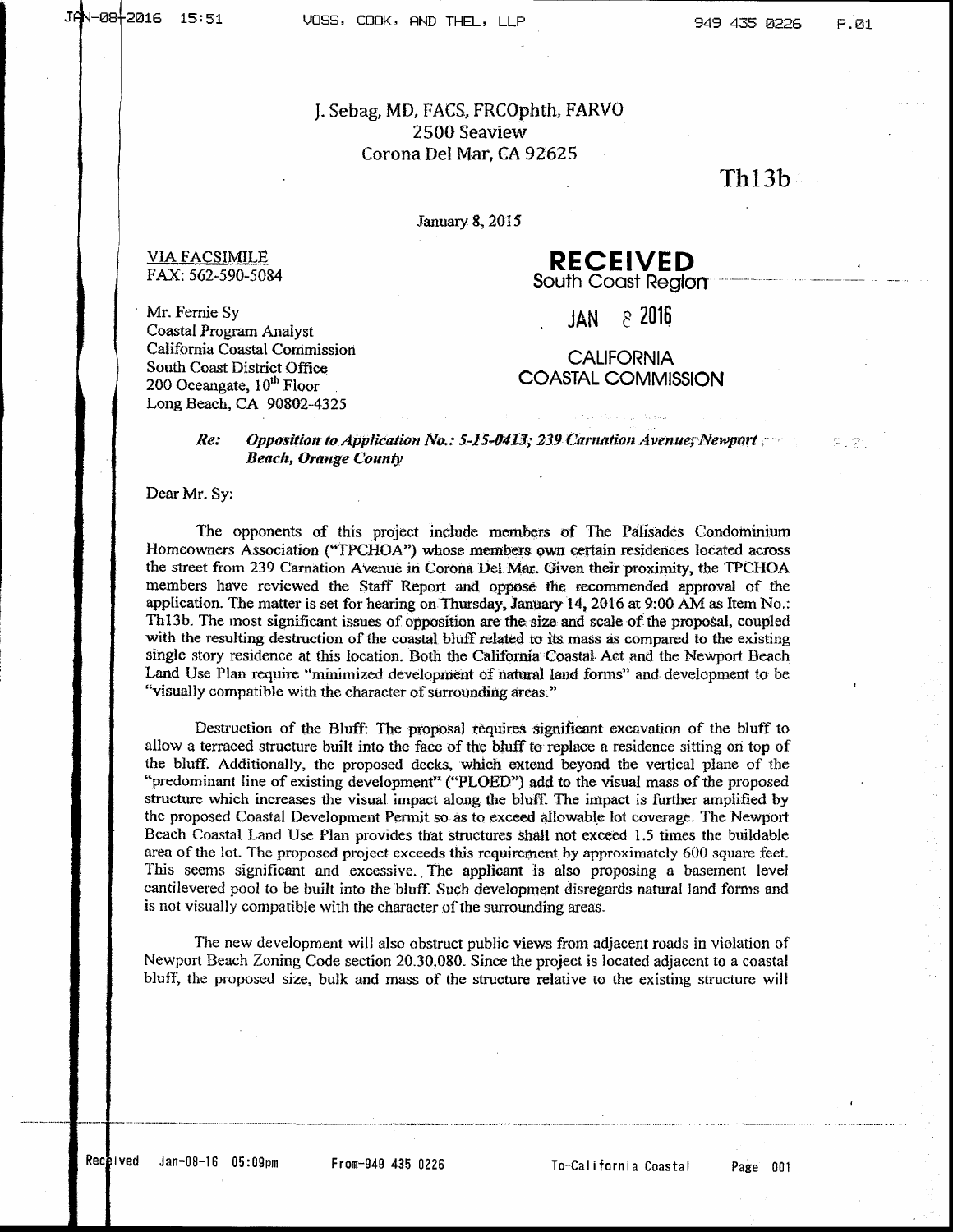Mr. Fernie Sy Coastal Program Analyst California Coastal Commission January 8, 2016 Page 2

result in significant impacts to the scenic and visual qualities of the Coastal Zone. However, there is no indication of any visual impact analysis having been submitted by the applicant. Additionally, the development is not designed to minimize the alteration of the affected bluff. While mindful of the special conditions recommended by the staff report, the opponents respectfully request that the application be denied until plans are submitted which fully conform to the law.

We look forward to addressing these issues at the hearing next Thursday.

cc: James G. Damon, Esq.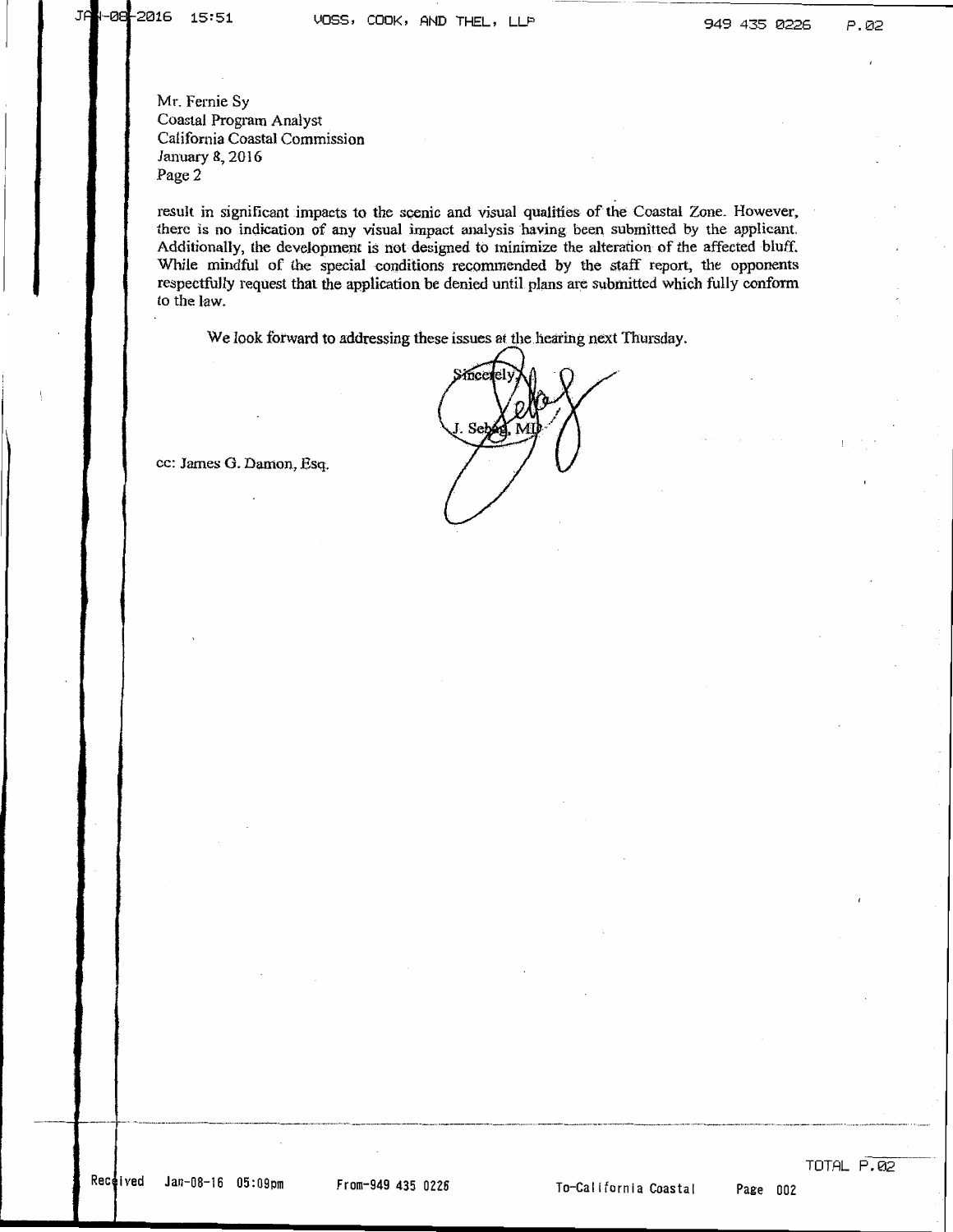#### **CALIFORNIA COASTAL COMMISSION**

South Coast Area Office 200 Oceangate, Suite 1000 Long Beach, CA 90802-4302 (562) 590-5071





# **ADDENDUM**

January 8, 2016

TO: Coastal Commissioners and Interested Parties

FROM: South Coast District Staff

SUBJECT: **ADDENDUM TO ITEM Th13b, CDP NO. 5-15-0413 FOR THE COMMISSION MEETING OF THURSDAY, JANUARY 14, 2016.** 

# **CHANGES TO STAFF REPORT**

Commission staff recommends modifications to the staff report dated December 18, 2015. Language to be added to the findings and conditions is shown in *underlined italicized bold text*, and language to be deleted is identified by strike-out.

### **A. Page 1 – Revise project description, as follows:**

| Demolition of an existing 3,500 938 square foot, one-story, |
|-------------------------------------------------------------|
| single-family residence and construction of a new 5,048     |
| square foot, four-level, single-family residence with a 643 |
| square foot three-car garage on a coastal bluff lot.        |
|                                                             |

# **B. Page 11 – Revise Section IV.A. Project Description and Location, as follows:**

The proposed project consists of demolition of an existing 3,500 *938* square foot, one-story, single-family residence and construction of a new 5,048 square foot, four-level (including a daylighting basement), approximately 33-feet tall, single-family residence with an attached 643 square foot three car garage on a coastal bluff top lot (**Exhibits No. 2-5**). Hardscape along the front yard (adjacent to Carnation Avenue) and side yards is proposed. No landscaping is proposed.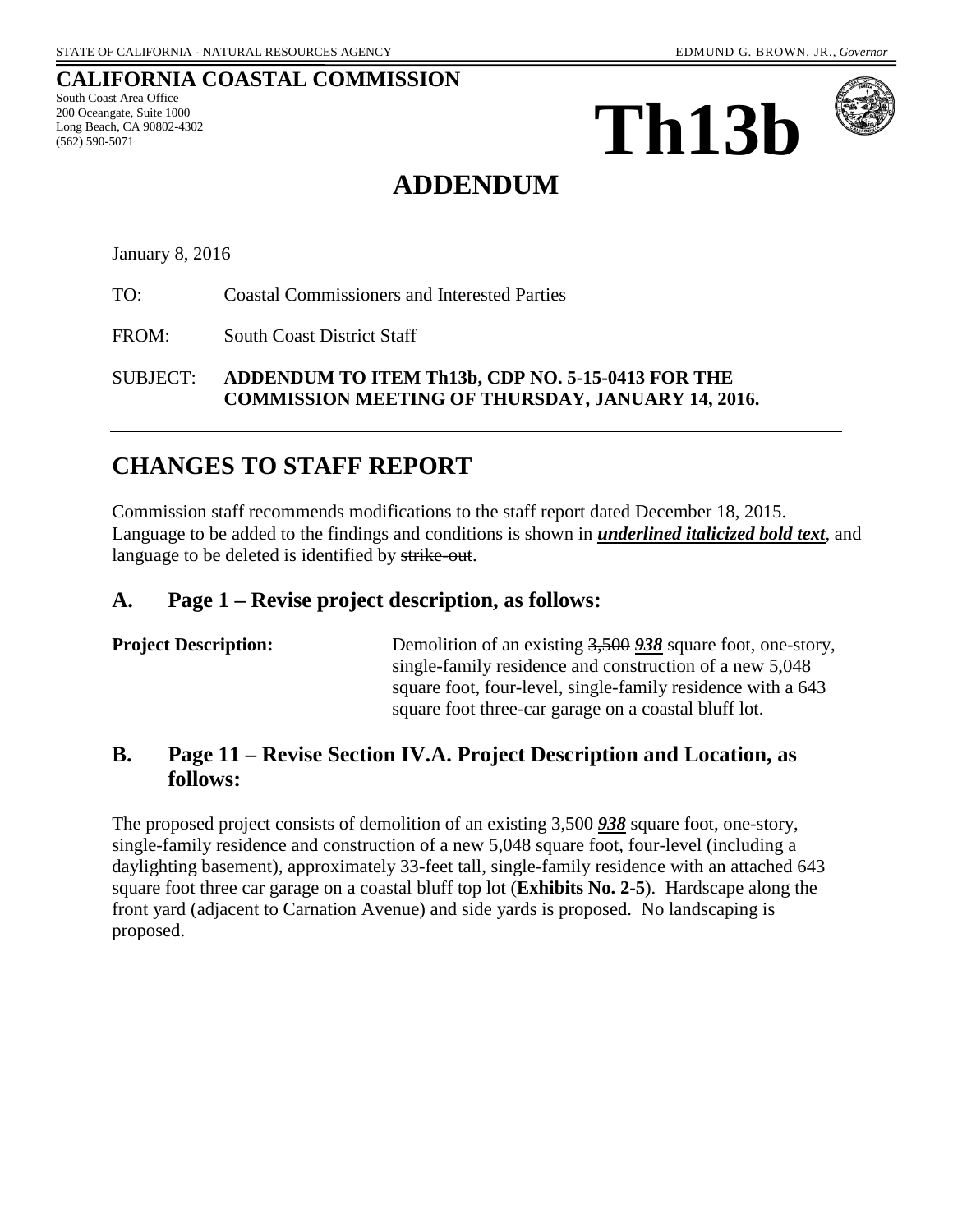# <span id="page-9-0"></span>**CALIFORNIA COASTAL COMMISSION**

South Coast Area Office 200 Oceangate, Suite 1000 Long Beach, CA 90802-4302 (562) 590-5071





| Filed:                 | 6/19/15  |
|------------------------|----------|
| $180^{\text{th}}$ Day: | Extended |
| $270th$ Day:           | 3/15/16  |
| Staff:                 | F. Sy-LB |
| <b>Staff Report:</b>   | 12/18/15 |
| Hearing Date:          | 1/14/16  |

# **STAFF REPORT: REGULAR CALENDAR**

| <b>Application No.:</b>      | 5-15-0413                                                                                                                                                                                                                                 |  |
|------------------------------|-------------------------------------------------------------------------------------------------------------------------------------------------------------------------------------------------------------------------------------------|--|
| Applicant:                   | 239 Carnation NB, LLC                                                                                                                                                                                                                     |  |
| Agent:                       | <b>Andrew Goetz</b>                                                                                                                                                                                                                       |  |
| <b>Project Location:</b>     | 239 Carnation Avenue, Newport Beach, Orange County                                                                                                                                                                                        |  |
| <b>Project Description:</b>  | Demolition of an existing 3,500 square foot, one-story,<br>single-family residence and construction of a new 5,048<br>square foot, four-level, single-family residence with a 643<br>square foot three-car garage on a coastal bluff lot. |  |
| <b>Staff Recommendation:</b> | Approval with conditions.                                                                                                                                                                                                                 |  |

#### **SUMMARY OF STAFF RECOMMENDATION:**

Commission staff is recommending **APPROVAL** of the demolition of an existing single-family residence and construction of a new single-family residence on a coastal bluff top lot in the City of Newport Beach. The project site is inland of a private residential road and a row of bayfronting residential development. The major issues raised by this proposed development concern bayfront development that could be subject to hazards and impact scenic resources, marine resources and water quality and public access and recreation.

The pattern of existing development in the project area consists of development on the bluff face and because of this the City's Coastal Land Use Plan (CLUP) contains policies that allow for bluff face development, however, provided that development complies with the 'predominant line of existing development' (PLOED). The PLOED, which has been established by the City for principal structures only, for this development area has been determined to be at elevation 50.7 feet. No new visible surface development is proposed to be at the 50.7 feet elevation. The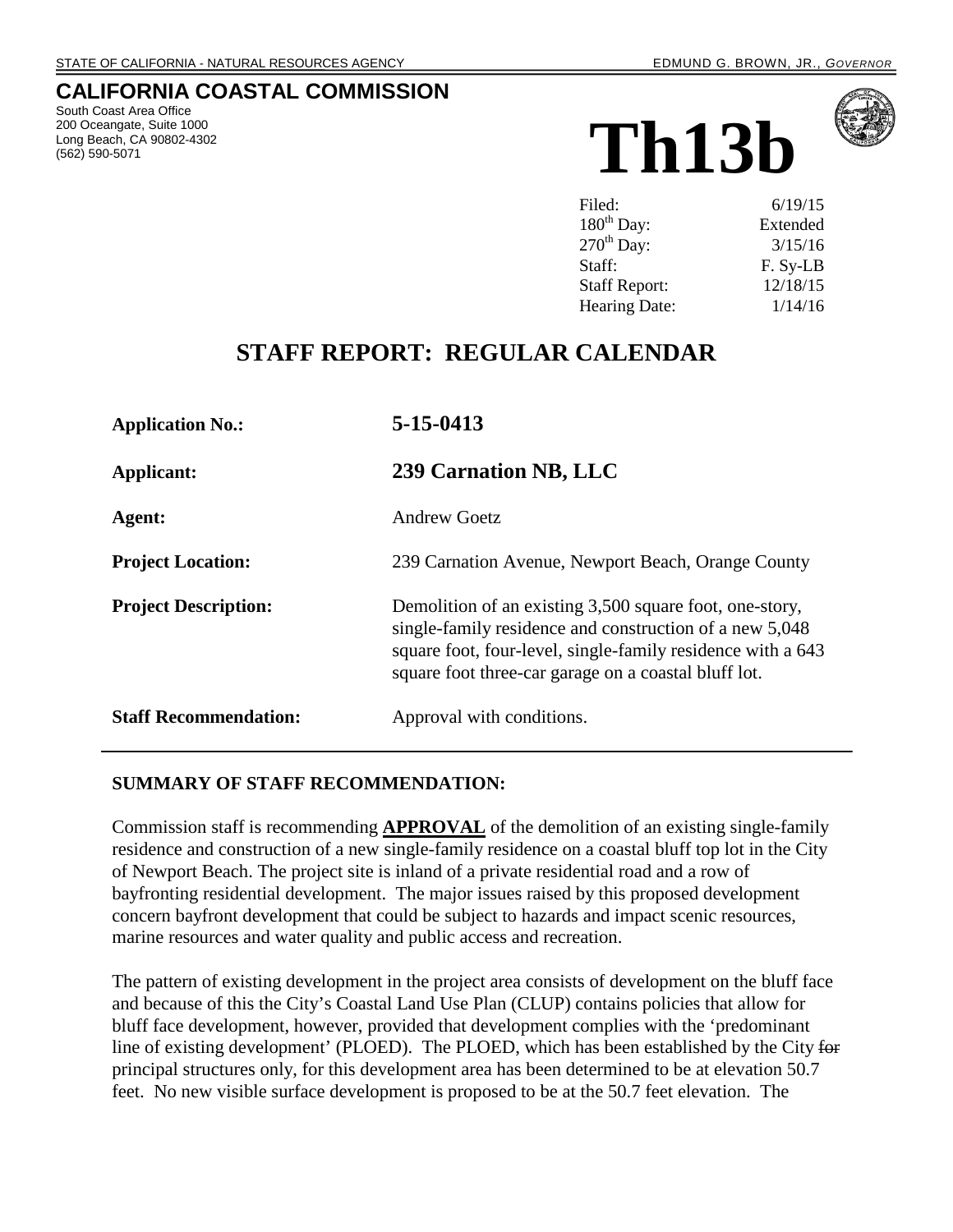lowest point of development, in this case being grading, will extend down to the 59 foot contour, which is above the 50.7 PLOED elevation. The natural bluff will be maintained below the 59 foot elevation.

The Coastal Act, Section 30251 in particular, and the policies of the CLUP require that landform alteration be minimized to ensure that the development does not impact scenic and visual qualities of natural landforms. The intent of the CLUP policies that permit continued development on the bluff face is intended to minimize further bluff alteration than that which has already taken place pre-Coastal Act. The Commission has typically applied the City's PLOED determination when evaluating the visual and scenic impacts of bluff face development. In an effort to protect public views of the bluff by not altering the bluff below the predominant line of existing development the proposed project does not extend below the 50.70 foot elevation. The proposed principal structure does not extend below the 59 foot elevation.

While no new interior living space is proposed below (bayward) of the PLOED, the project does contain decks on the basement and  $1<sup>st</sup>$  floor levels that are proposed to be cantilever beyond (bayward) of the PLOED. The PLOED, as defined in the City's certified LUP, is not for accessory development such as decks. However, the proposed decks, which extend approximately 9 feet to 12 feet beyond the PLOED's vertical plane, add to the visual mass of the structure which increases the visual impact along the bluff. Thus, revising the decks or pulling the development back to be consistent with the PLOED would minimize the proposed development's adverse visual impact upon the coastal bluff by maintaining a visual line along the bluff. Therefore, the Commission imposes **Special Condition No. 1**, which requires the applicant to submit revised project plans showing the primary structure and all accessory structures (i.e., cantilevered decks) to be placed behind a plane extended vertically from the 50.7 foot elevation, the established PLOED, in order to reduce the visual impact of development over the coastal bluff. This condition is similar to the condition imposed on the AERIE project (CDP No. 5-10-298) approved by the Commission 2011.

The applicant's geotechnical consultant has indicated that the site is grossly stable, that coastal hazards are not expected to impact the proposed development, that the project should be safe for the life of the project (75 years), and therefore, that no bluff or shoreline protection devices will be needed. The Commission's staff geologist reviewed the submitted geotechnical and coastal hazard studies and agreed with their conclusions. If not for the information provided by the applicant that the site is safe for development, the Commission could not conclude that the proposed development will not in any way "require the construction of protective devices that would substantially alter natural landforms along bluffs and cliffs." The proposed development appears to be safe from erosion on the basis of available information and is therefore consistent with Coastal Act section 30253(a). Nonetheless, the project would perpetuate exposure to threats from erosion by increasing the amount of development close to the bluff. To minimize the project's potential future impact on shoreline processes, **Special Condition No. 2** prohibits construction of any future bluff or shoreline protective device(s) such as revetments, seawalls, cliff retaining walls, shotcrete walls, and other such construction that armors or otherwise substantially alters the bluff face to protect the proposed new development if approved pursuant to this CDP in the event that the development is threatened with damage or destruction from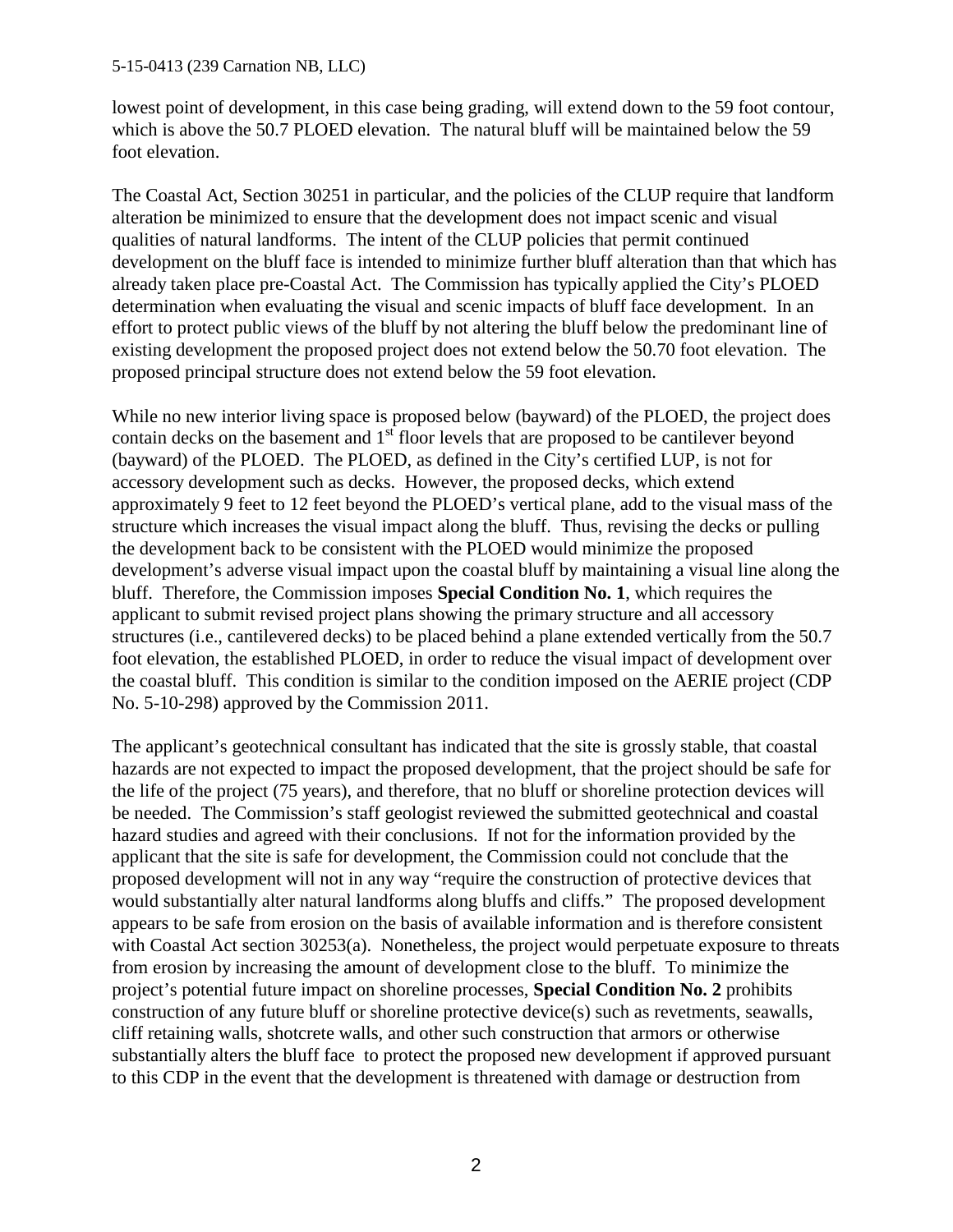waves, erosion, storm conditions, bluff retreat, landslides, sea level rise or other natural coastal hazards in the future.

Development on coastal bluff sites is inherently dangerous; therefore, the Commission imposes **Special Condition No. 3**, which requires the applicant to assume the risk of development.

The proposed project raises concerns that future development at the project site potentially may result in a development which is not consistent with the Chapter 3 policies of the Coastal Act. In order to ensure that development on the site does not occur which could potentially adversely impact the geologic stability concerns expressed in this staff report, the Commission imposes **Special Condition No. 5**, which informs the applicant that future development at the site requires an amendment to this permit (5-15-0413) or a new coastal development permit.

As originally proposed, a deepened foundation system consisting of caissons was proposed for the cantilevered pool (exposed caissons along and within the coastal bluff face) and also for the lowest level cantilevered deck (non-exposed caisson), which are considered accessory structures. The Commission based on past Commission action does not allow deepened foundation systems for accessory development due to the potential for exposure of these foundation elements and the adverse visual impact. Commission staff shared these concerns with the applicant and the applicant has proposed to revise the foundation system for the cantilevered pool and the lowest level cantilevered deck. While the applicant has proposed and submitted preliminary revised foundation plans for the cantilevered pool and the lowest level cantilevered deck, final project plans need to be submitted. Therefore, the Commission imposes **Special Condition No. 1**, which requires the applicant to submit revised project plans showing removal of the deepened foundation system (i.e., caisson) for the proposed cantilevered pool and lowest level cantilevered deck.

The applicant is proposing a basement level cantilevered pool. If not properly designed pools can leak and lead to erosion and bluff instability. In order to prevent possible bluff erosion and instability caused by water saturated slopes, **Special Condition No. 4** requires a pool leak prevention and detection system. Such pool leak prevention and detection systems are typically required where new pools are proposed in conjunction with development near a bluff.

The applicant has indicated that an emergency subsurface sewer lateral installed by directional drilling is proposed down the bluff face that will connect to the City sewer line at the base of the bluff along Bayside Place. The potential failure of this line may result in significant adverse impacts to the stability of the bluff. Therefore, the Commission imposes **Special Condition No. 1**, which requires the applicant to submit revised project plans showing removal of the emergency sewer lateral line down the bluff face.

Due to the close proximity of the site to the bay and frequent bird activity in the area, there is a substantial risk of bird strikes. Clear glass walls that extend beyond the main structure, such as, patio wind screens, are known to have adverse impacts upon a variety of bird species. The proposed project contains bayfront glass deck rails that may have adverse impacts upon birds. Therefore in order to minimize adverse impacts to birds, the Commission imposes **Special Condition No. 6**, which requires the applicant to submit revised project plans that identify the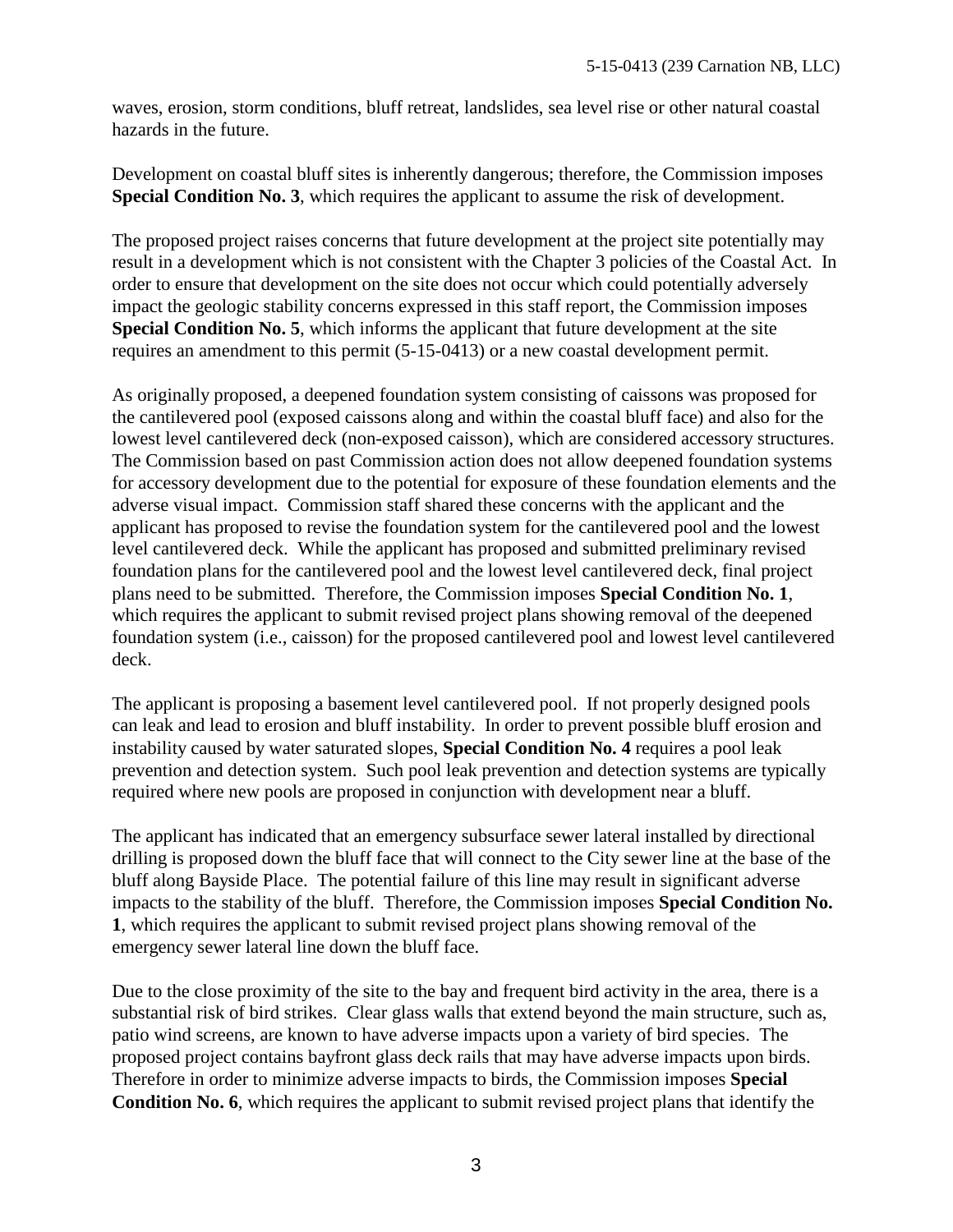#### 5-15-0413 (239 Carnation NB, LLC)

location, design, height and materials of glass railings, fences, screen walls and gates and what materials will be used in conjunction with them to minimize bird-strikes.

During construction and post construction, the proposed project has potential for adverse impacts to water quality and marine resources. Therefore, as a result, several special conditions address and minimize impacts to water quality and marine resources as follows: **Special Condition No. 7** outlines construction-related requirements to provide for the safe storage of construction materials and the safe disposal of construction debris. In order to deal with these post construction water quality impacts, the applicant has indicated that all water from the project site will be directed onto concrete swales that surround the building and that subsurface and concealed piping will collect all the water from the roof and deck areas and will be filtered and pumped to the curb drain in the Carnation right-of-way. Also, adjacent to the street (Carnation Avenue), a bottomless trench drain will be provided across the driveway location. No runoff will be allowed to drain over the bluff. However, the applicant has not provided a clear a plan showing and indicating these features has not been provided. Therefore, the Commission imposes **Special Condition No. 8**, which requires the applicant to submit drainage and runoff control plans.

To ensure that any prospective future owners of the property are made aware of the applicability of the conditions of this permit, the Commission imposes **Special Condition No. 9**, which requires the property owner record a deed restriction against the property, referencing all of the above special conditions of this permit and imposing them as covenants, conditions and restrictions on the use and enjoyment of the property.

As conditioned, the proposed project will conform with Coastal Act Policy Sections 30210, 30212, 30230, 30231, 30232, 30251, 30252, and 30253 of the Coastal Act.

Section 30600(c) of the Coastal Act provides for the issuance of coastal development permits directly by the Commission in regions where the local government having jurisdiction does not have a certified Local Coastal Program. The City of Newport Beach only has a certified Coastal Land Use Plan (CLUP) and has not exercised the options provided in 30600(b) or 30600.5 to issue its own permits. Therefore, the Coastal Commission is the permit issuing entity and the standard of review is Chapter 3 of the Coastal Act. The certified Coastal Land Use Plan may be used for guidance.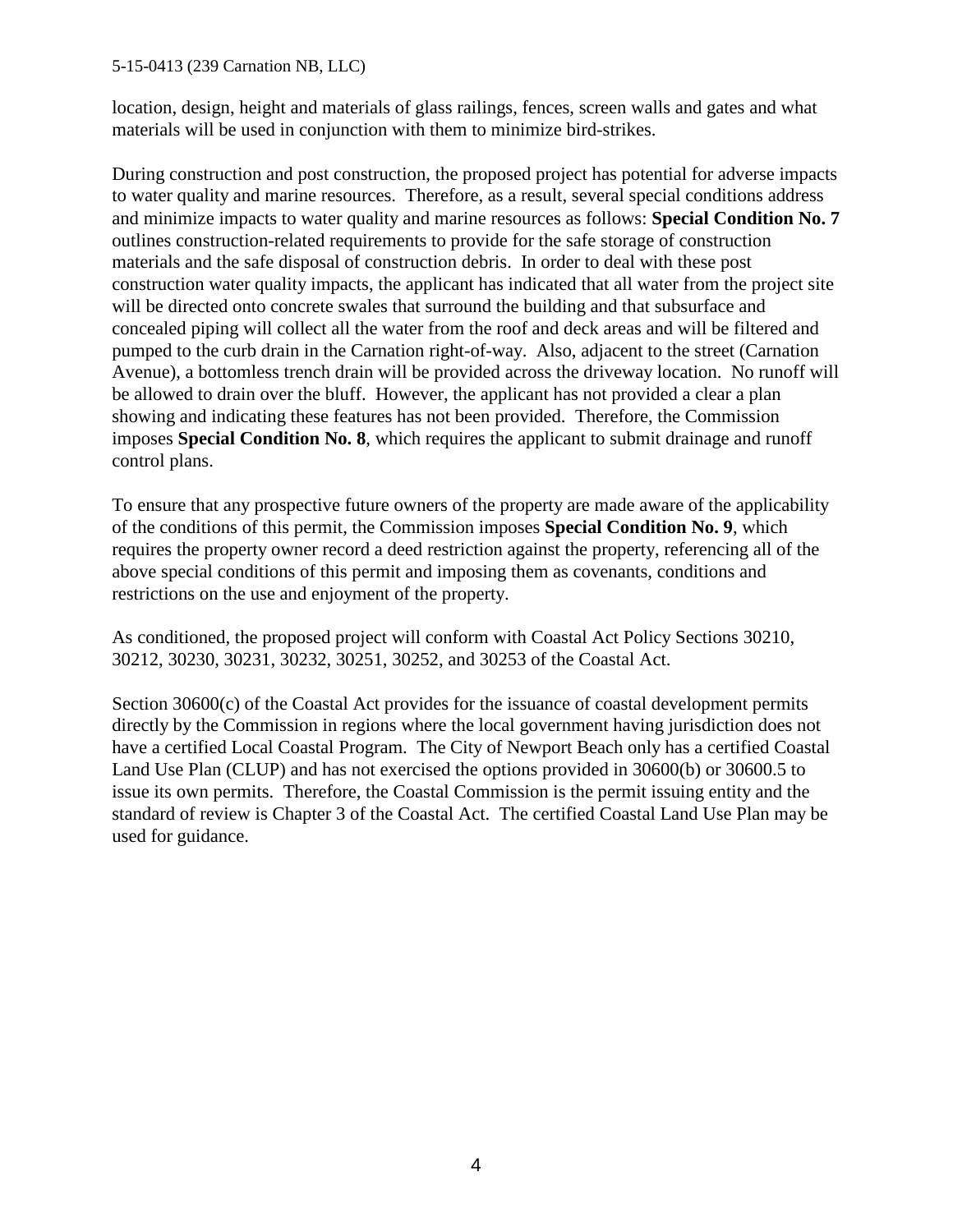# **TABLE OF CONTENTS**

| $\mathbf{I}$ . |                                   |  |
|----------------|-----------------------------------|--|
| <b>II.</b>     |                                   |  |
| III.           |                                   |  |
| IV.            | <b>FINDINGS AND DECLARATIONS</b>  |  |
| A.             |                                   |  |
| <b>B.</b>      |                                   |  |
| $\mathbf{C}$ . |                                   |  |
| D.             | <b>MARINE RESOURCES AND WATER</b> |  |
|                |                                   |  |
| E.             |                                   |  |
| F.             |                                   |  |
| G.             |                                   |  |
| H.             |                                   |  |

#### **APPENDICES**

Appendix A – Substantive File Documents

#### **EXHIBITS**

[Exhibit No. 1 – Location Map](#page-34-0)

[Exhibit No. 2 – Site Plan](#page-35-0)

[Exhibit No. 3 – Floor Plans](#page-36-0)

[Exhibit No. 4 – Elevation Plans](#page-38-0)

[Exhibit No. 5 – Foundation Plan](#page-40-0)

Exhibit No.  $6$  – Elevation Plan showing cantilevered decks at the basement and the  $1<sup>st</sup>$  floor level extending beyond the vertical plane PLOED at the 50.7 elevation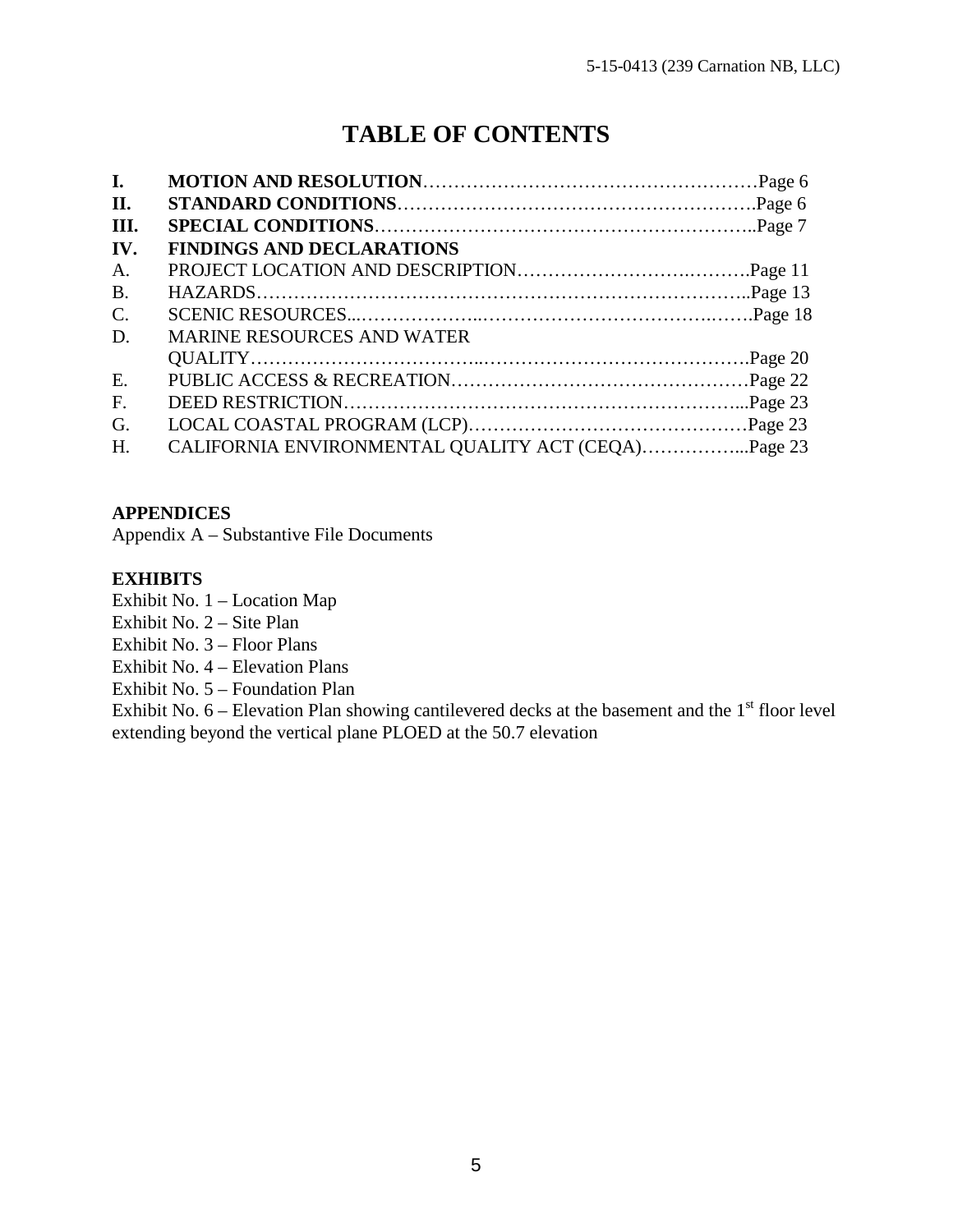# <span id="page-14-0"></span>**I. MOTION AND RESOLUTION**

#### **Motion:**

*I move that the Commission approve Coastal Development Permit No. 5-15-0413 pursuant to the staff recommendation.* 

Staff recommends a **YES** vote. Passage of this motion will result in approval of the permit as conditioned and adoption of the following resolution and findings. The motion passes only by affirmative vote of a majority of the Commissioners present.

#### **Resolution**:

*The Commission hereby approves Coastal Development Permit 5-15-0413 for the proposed development and adopts the findings set forth below on grounds that the development as conditioned will be in conformity with the policies of Chapter 3 of the Coastal Act and will not prejudice the ability of the local government having jurisdiction over the area to prepare a Local Coastal Program conforming to the provisions of Chapter 3. Approval of the permit complies with the California Environmental Quality Act because either 1) feasible mitigation measures and/or alternatives have been incorporated to substantially lessen any significant adverse effects of the development on the environment, or 2) there are no further feasible mitigation measures or alternatives that will substantially lessen any significant adverse impacts of the development on the environment.* 

# **II. STANDARD CONDITIONS**

This permit is granted subject to the following standard conditions:

- 1. **Notice of Receipt and Acknowledgment**. The permit is not valid and development shall not commence until a copy of the permit, signed by the permittees or authorized agent, acknowledging receipt of the permit and acceptance of the terms and conditions, is returned to the Commission office.
- 2. **Expiration**. If development has not commenced, the permit will expire two years from the date on which the Commission voted on the application. Development shall be pursued in a diligent manner and completed in a reasonable period of time. Application for extension of the permit must be made prior to the expiration date.
- 3. **Interpretation**. Any questions of intent or interpretation of any condition will be resolved by the Executive Director or the Commission.
- 4. **Assignment**. The permit may be assigned to any qualified person, provided assignee files with the Commission an affidavit accepting all terms and conditions of the permit.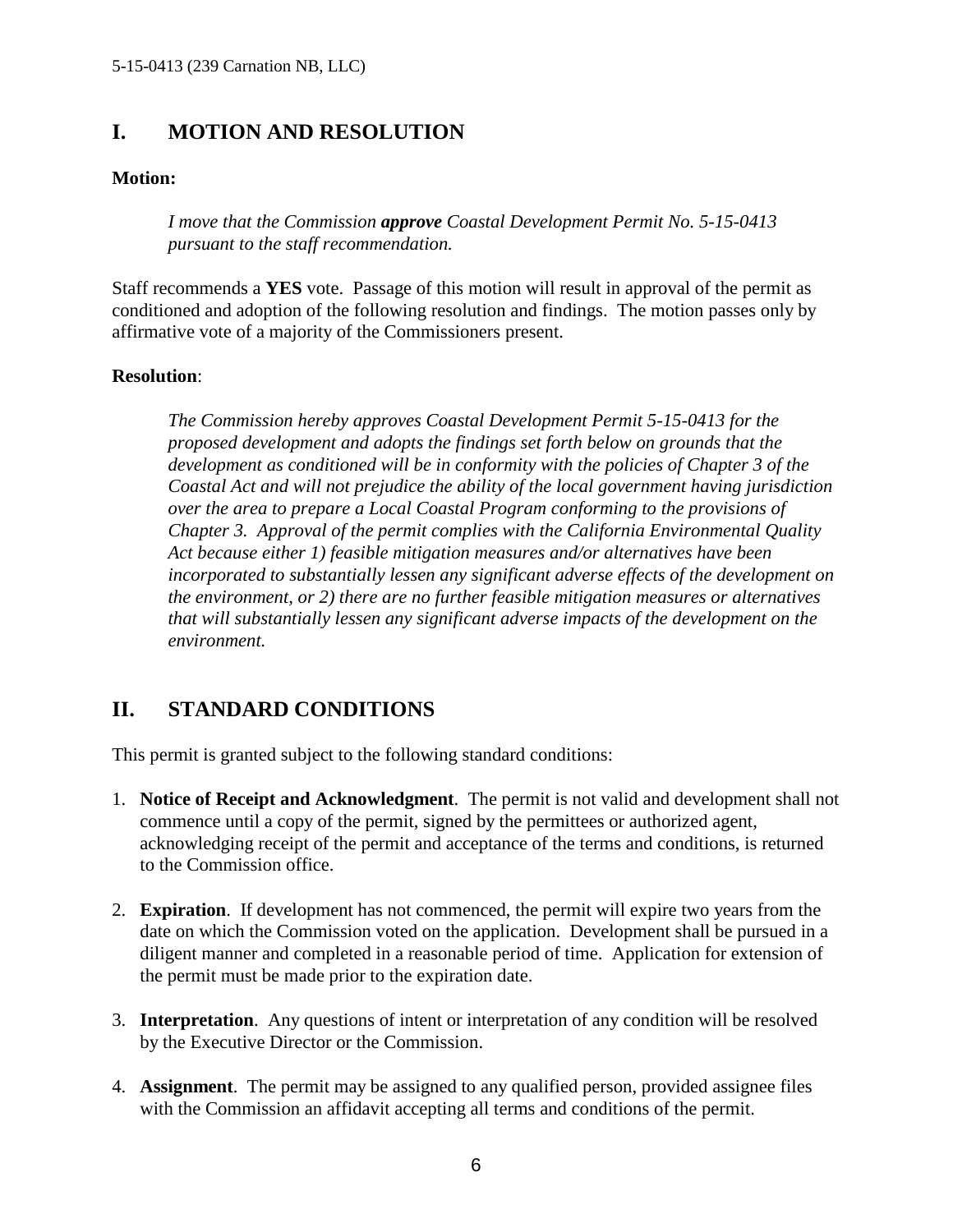<span id="page-15-0"></span>5. **Terms and Conditions Run with the Land**. These terms and conditions shall be perpetual, and it is the intention of the Commission and the permittees to bind all future owners and possessors of the subject property to the terms and conditions.

# **III. SPECIAL CONDITIONS**

#### **1. Revised Project Plans.** PRIOR TO THE ISSUANCE OF THE COASTAL

DEVELOPMENT PERMIT, the applicant shall submit, for the Executive Director's review and approval, two (2) full size sets of a revised project plan, including floor, elevation, grading, drainage, shoring, foundation, pool, pool foundation, etc. The revised project plans shall be in substantial conformance with the plans received by South Coast District staff on April 1, 2015 and June 19, 2015, except they shall be modified according to the following:

- A. Any and all portions of the development below and/or beyond (bayward) of the Predominant Line of Existing Development (PLOED) at elevation 50.70 feet, including cantilevered decks shall be set back behind a plane extended vertically from the PLOED. This condition is similar to the Special Condition imposed on CDP No. 5-10-298- (AERIE);
- B. Any deepened foundations for accessory structures (i.e., decks, pools, etc.) are not permitted);
- C. The emergency subsurface sewer lateral line down the bluff face will be removed from the project plans; and
- D. No grading/foundation/daylighting of structures on bluff face below and/or beyond (bayward) of the PLOED at elevation 50.70 foot; all proposed structures, including but not limited to the pool and decks, shall be set back landward from the PLOED as necessary to avoid grading/foundation/daylighting of any structures on the bluff face below and/or beyond (bayward) of the PLOED.

The applicant shall undertake development in accordance with the approved final plans. Any proposed changes to the approved final plans shall be reported to the Executive Director. No changes to the approved final plans shall occur without a Commission amendment unless the Executive Director determines that no amendment is legally required.

**2. No Future Bluff or Shoreline Protective Devices.** By acceptance of this permit, the applicant agrees, on behalf of themselves and all successors and assigns, that no bluff or shoreline protective device(s) shall ever be constructed to protect the development approved pursuant to Coastal Development Permit No. 5-15-0413 including, but not limited to, the residence, foundations, decks, hardscape and any other future improvements in the event that the development is threatened with damage or destruction from waves, erosion, storm conditions, bluff retreat, landslides, sea level rise or other natural coastal hazards in the future. By acceptance of this permit, the applicant hereby waives, on behalf of themselves and all successors and assigns, any rights to construct such devices that may exist under Public Resources Code Section 30235.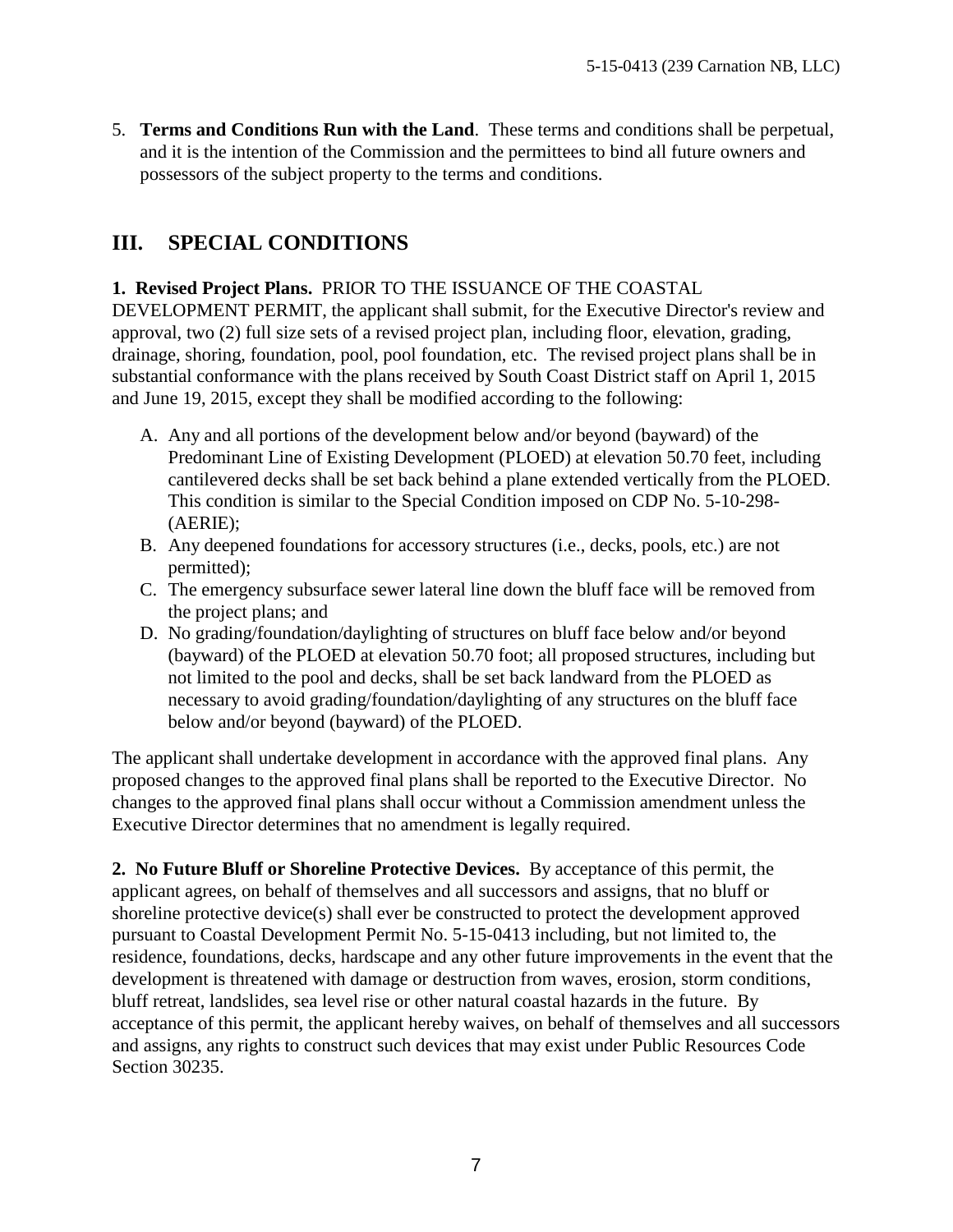#### 5-15-0413 (239 Carnation NB, LLC)

By acceptance of this permit, the applicant further agrees, on behalf of themselves and all successors and assigns, that the landowner(s) shall remove the development authorized by this permit, including the residence, foundations, decks, hardscape and any other future improvements if any government agency has ordered that the structures are not to be occupied due to any of the hazards identified above. In the event that portions of the development fall to the beach before they are removed, the landowner shall remove all recoverable debris associated with the development from the beach and ocean and lawfully dispose of the material in an approved disposal site. Such removal shall require a coastal development permit.

**3. Assumption of Risk, Waiver of Liability and Indemnity.** By acceptance of this permit, the applicant acknowledges and agrees (i) that the site may be subject to hazards from waves, erosion, storm conditions, liquefaction, flooding, and sea level rise; (ii) to assume the risks to the applicant and the property that is the subject of this permit of injury and damage from such hazards in connection with this permitted development; (iii) to unconditionally waive any claim of damage or liability against the Commission, its officers, agents, and employees for injury or damage from such hazards; and (iv) to indemnify and hold harmless the Commission, its officers, agents, and employees with respect to the Commission's approval of the project against any and all liability, claims, demands, damages, costs (including costs and fees incurred in defense of such claims), expenses, and amounts paid in settlement arising from any injury or damage due to such hazards.

**4. Pool Protection Plans.** PRIOR TO ISSUANCE OF THE COASTAL DEVELOPMENT PERMIT, the applicant shall submit, for the Executive Director's review and approval, two (2) full size sets of a pool protection plan prepared by an appropriately licensed professional that incorporates mitigation of the potential for geologic instability caused by leakage from the proposed pool. The pool protection plans shall incorporate and identify on the plans the follow measures, at a minimum: 1) installation of a pool leak detection system such as, but not limited to, leak detection system/moisture sensor with alarm and/or a separate water meter for the pool which is separate from the water meter for the house to allow for the monitoring of water usage for the pool, and 2) use of materials and pool design features, such as but not limited to, double linings, plastic linings or specially treated cement, to be used to waterproof the undersides of the pool to prevent leakage, along with information regarding the past and/or anticipated success of these materials in preventing leakage; and where feasible 3) installation of a sub drain or other equivalent drainage system under the spa that conveys any water leakage to an appropriate drainage outlet. The applicant shall comply with the pool protection plans approved by the Executive Director.

The permittee shall undertake development in accordance with the approved final plans. Any proposed changes to the approved final plans shall be reported to the Executive Director. No changes to the approved final plans shall occur without a Commission amendment unless the Executive Director determines that no amendment is legally required.

**5. Future Improvements.** This permit is only for the development described in Coastal Development Permit No. 5-15-0413. Pursuant to Title 14, California Code of Regulations Section 13253(b)(6), the exemptions otherwise provided in Public Resources Code Section 30610(b) shall not apply to this development governed by the Coastal Development Permit No.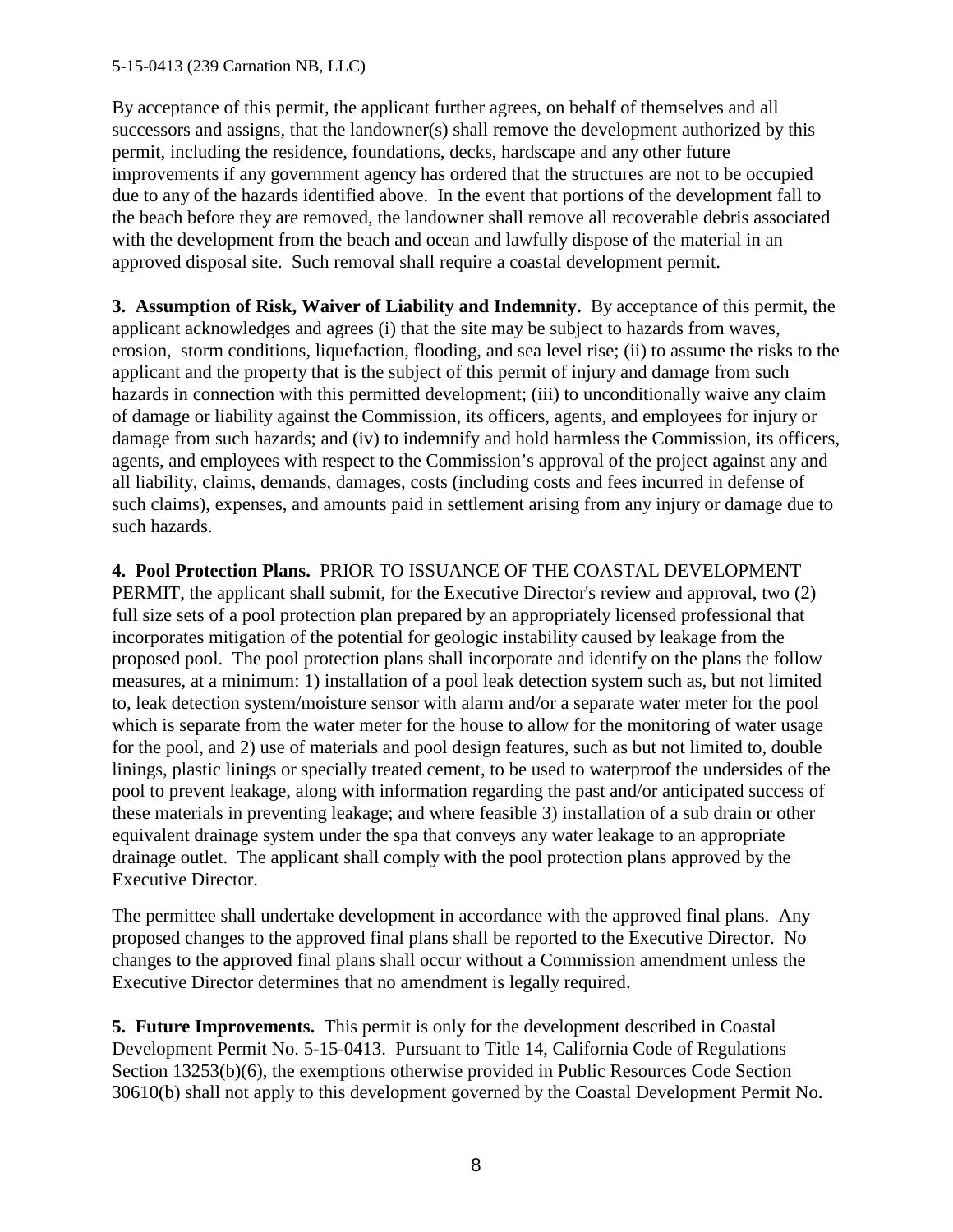5-15-0413. Accordingly, any future improvements to the structures authorized by this permit, including but not limited to, repair and maintenance identified as requiring a permit in Public Resources Section 30610(d) and Title 14, California Code of Regulations Sections 13252(a)-(b), shall require an amendment to Coastal Development Permit No. 5-15-0413 from the Commission or shall require an additional coastal development permit from the Commission or from the applicable certified local government.

**6. Bird Strike Prevention.** PRIOR TO ISSUANCE OF THE COASTAL DEVELOPMENT PERMIT**,** , the applicant shall submit, for the Executive Director's review and approval, two (2) full size sets of a revised project plan showing the location, design, height and materials of glass railings, fences, screen walls and gates. Said plans shall reflect the requirements of this special condition. Bayfront glass railings, screen walls, fences and gates subject to this permit shall use materials designed to minimize bird-strikes with the railing, screen wall, fence, or gate. Such materials may consist, all or in part, of wood; metal; frosted or partially-frosted glass, Plexiglas or other visually permeable barriers that are designed to prevent creation of a bird strike hazard. Clear glass or Plexiglas shall not be installed unless an ultraviolet-light reflective coating specially designed to reduce bird-strikes by reducing reflectivity and transparency is also used. Any coating or shall be installed to provide coverage consistent with manufacturer specifications and the recommendations of the Executive Director. All materials and coatings shall be maintained throughout the life of the development to ensure continued effectiveness at addressing bird strikes and shall be maintained at a minimum in accordance with manufacturer specifications and as recommended by the Executive Director.

The permittee shall undertake development in accordance with the approval final plans. Any proposed changes to the approved final plans shall be reported to the Executive Director. No changes to the approved final plans shall occur without a Commission amendment to this coastal development permit unless the Executive Director determines that no amendment is legally required

**7. Construction Best Management Practices.** The permittees shall comply with the following construction-related requirements and shall do so in a manner that complies with all relevant local, state and federal laws applicable to each requirement:

- A. No construction materials, debris, or waste shall be placed or stored where it may be subject to wave, wind, rain, or tidal erosion and dispersion;
- B. Any and all debris resulting from construction activities shall be removed from the project site within 24 hours of completion of the project;
- C. Construction debris and sediment shall be removed from construction areas each day that construction occurs to prevent the accumulation of sediment and other debris which may be discharged into coastal waters;
- D. Erosion control/sedimentation Best Management Practices (BMP's) shall be used to control dust and sedimentation impacts to coastal waters during construction. BMP's shall include, but are not limited to: placement of sand bags around drainage inlets to prevent runoff/sediment transport into coastal waters; and
- E. All construction materials, excluding lumber, shall be covered and enclosed on all sides, and as far away from a storm drain inlet and receiving waters as possible.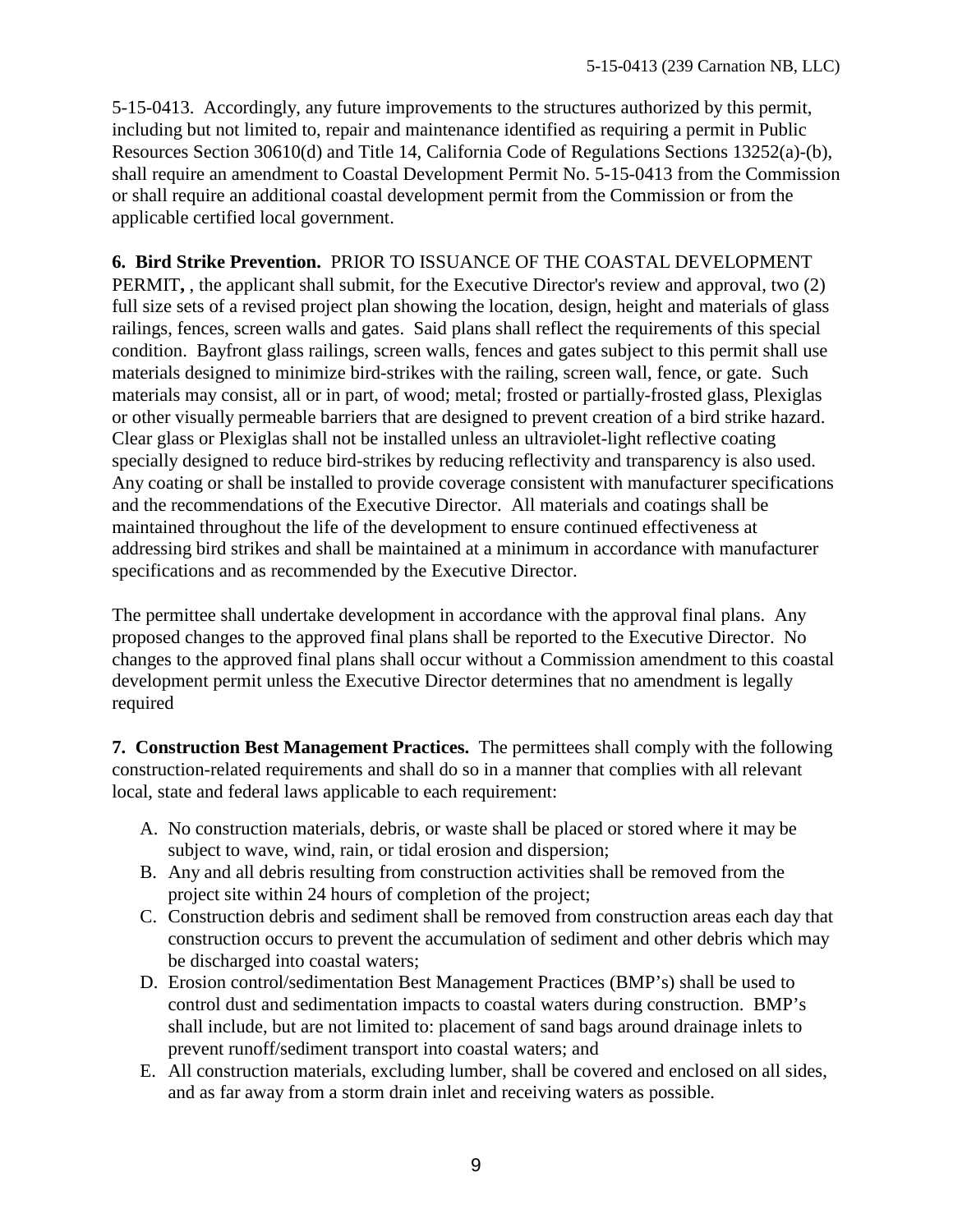Best Management Practices (BMP's) designed to prevent spillage and/or runoff of construction-related materials, sediment, or contaminants associated with construction activity shall be implemented prior to the onset of such activity. Selected BMP's shall be maintained in a functional condition throughout the duration of the project. Such measures shall be used during construction:

- A. The applicant shall ensure the proper handling, storage, and application of petroleum products and other construction materials. These shall include a designated fueling and vehicle maintenance area with appropriate berms and protection to prevent any spillage of gasoline or related petroleum products or contact with runoff. It shall be located as far away from the receiving waters and storm drain inlets as possible;
- B. The applicant shall develop and implement spill prevention and control measures;
- C. The applicant shall maintain and wash equipment and machinery in confined areas specifically designed to control runoff. Thinners or solvents shall not be discharged into sanitary or storm sewer systems. Washout from concrete trucks shall be disposed of at a location not subject to runoff and more than 50-feet away from a stormdrain, open ditch or surface water; and
- D. The applicant shall provide adequate disposal facilities for solid waste, including excess concrete, produced during construction.

# **8. Drainage and Runoff Control Plans.** PRIOR TO ISSUANCE OF THE COASTAL

DEVELOPMENT PERMIT, the applicant shall submit, for the review and approval of the Executive Director, two (2) sets of a drainage and runoff control plan for the post-construction project site, prepared by a licensed civil engineer or qualified water quality professional. The plan shall include detailed drainage and runoff control plans with supporting calculations showing drainage directed off site. The plans shall incorporate Best Management Practices (BMPs) including site design, source control and treatment control measures designed to reduce, to the maximum extent practicable, the volume, velocity and pollutant load of stormwater and dry weather flows leaving the developed site.

- A. The plan shall demonstrate the use of distributed small-scale controls or integrated Best Management Practices (BMPs) that serve to minimize alterations to the natural predevelopment hydrologic characteristics and conditions of the site, and effectively address pollutants of concern;
- B. Post-development peak runoff rate and average volume from the site shall be maintained at levels similar to pre-development conditions;
- C. Selected BMPs shall consist, or primarily consist, of site design elements and/or landscape based systems or features that serve to maximize site permeability, avoid directly connected impervious area and/or retain, infiltrate, or filter runoff from rooftops, driveways and other hardscape areas, where feasible;
- D. Post-construction structural BMPs (or suites of BMPs) shall be designed to treat, infiltrate or filter the amount of stormwater runoff produced by all storms up to and including the 85th percentile, 24-hour storm event for volume-based BMPs, and/or the 85th percentile, 1-hour storm event, with an appropriate safety factor (i.e., 2 or greater), for flow-based BMPs;
- E. All BMPs shall be operated, monitored, and maintained in accordance with manufacturer's specifications where applicable, or in accordance with well recognized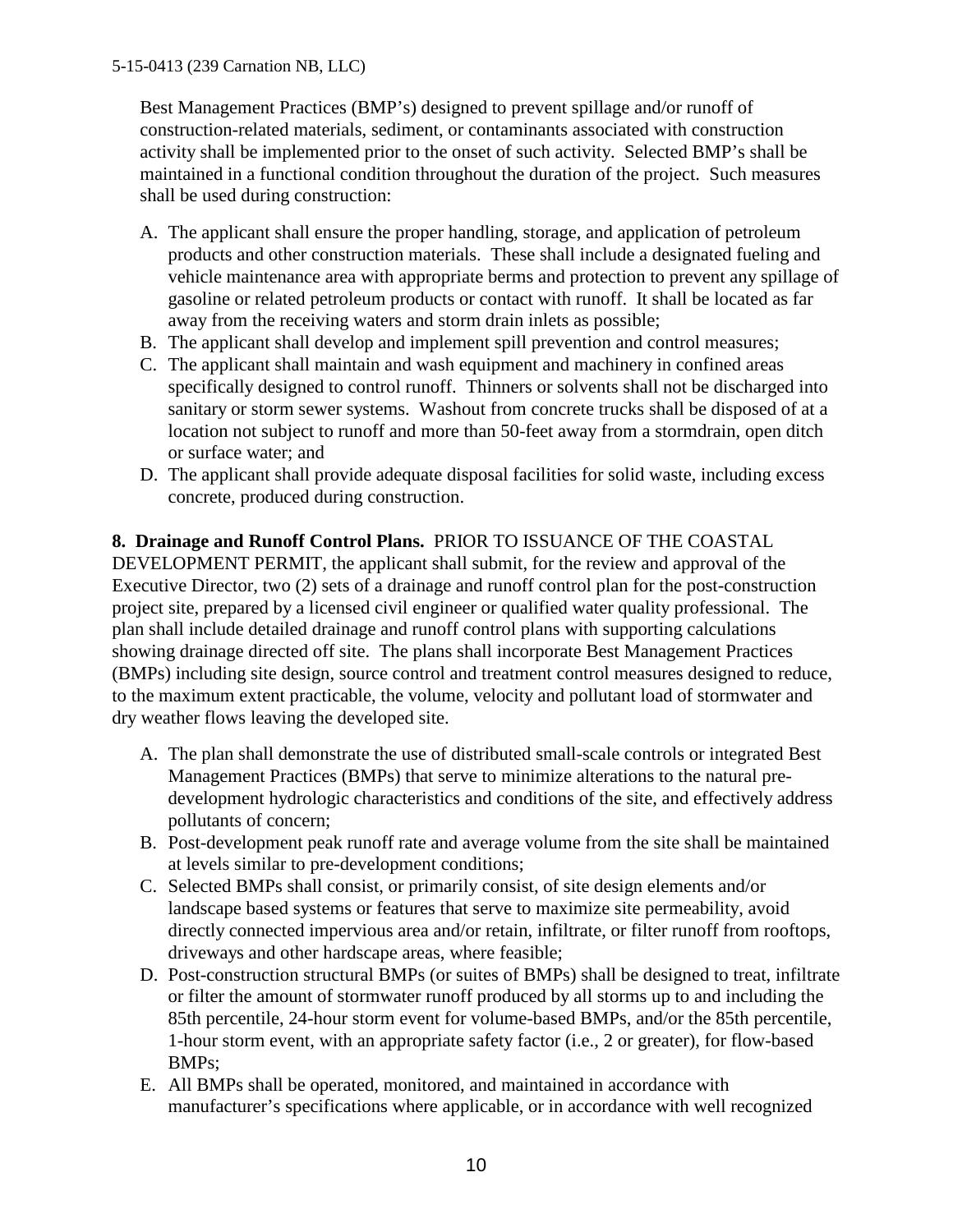<span id="page-19-0"></span>technical specifications appropriate to the BMP for the life of the project and at a minimum, all structural BMPs shall be inspected, cleaned-out, and where necessary, repaired prior to the onset of the storm season (October 15th each year) and at regular intervals as necessary between October  $15<sup>th</sup>$  and April  $15<sup>th</sup>$  of each year. Debris and other water pollutants removed from structural BMP(s) during clean-out shall be contained and disposed of in a proper manner;

- F. For projects located on a hillside, slope, or which may otherwise be prone to instability, drainage plans should be approved by the project consulting geotechnical engineer; and
- G. Should any of the project's surface or subsurface drainage/filtration structures or other BMPs fail or result in increased erosion, the applicant/landowner or successor-in-interest shall be responsible for any necessary repairs to the drainage/filtration system or BMPs and restoration of the eroded area. Should repairs or restoration become necessary, prior to the commencement of such repair or restoration work, the applicant shall submit a repair and restoration plan to the Executive Director to determine if an amendment or new coastal development permit is required to authorize such work.

The applicant shall undertake development in accordance with the approved final plans. Any proposed changes to the approved final plans shall be reported to the Executive Director. No changes to the approved final plans shall occur without a Commission amendment to this coastal development permit unless the Executive Director determines that no amendment is legally required.

## **9. Deed Restriction.** PRIOR TO ISSUANCE OF THE COASTAL DEVELOPMENT

PERMIT, the applicant shall submit to the Executive Director for review and approval documentation demonstrating that the landowner(s) have executed and recorded against the parcel(s) governed by this permit a deed restriction, in a form and content acceptable to the Executive Director: (1) indicating that, pursuant to this permit, the California Coastal Commission has authorized development on the subject property, subject to terms and conditions that restrict the use and enjoyment of that property; and (2) imposing the special conditions of this permit as covenants, conditions and restrictions on the use and enjoyment of the Property. The deed restriction shall include a legal description of the entire parcel or parcels governed by this permit. The deed restriction shall also indicate that, in the event of an extinguishment or termination of the deed restriction for any reason, the terms and conditions of this permit shall continue to restrict the use and enjoyment of the subject property so long as either this permit or the development it authorizes, or any part, modification, or amendment thereof, remains in existence on or with respect to the subject property.

# **IV. FINDINGS AND DECLARATIONS**

# **A. PROJECT DESCRIPTION AND LOCATION**

The proposed project consists of demolition of an existing 3,500 square foot, one-story, singlefamily residence and construction of a new 5,048 square foot, four-level (including a daylighting basement), approximately 33-feet tall, single-family residence with an attached 643 square foot three car garage on a coastal bluff top lot (**Exhibits No. 2-5**). Hardscape along the front yard (adjacent to Carnation Avenue) and side yards is proposed. No landscaping is proposed.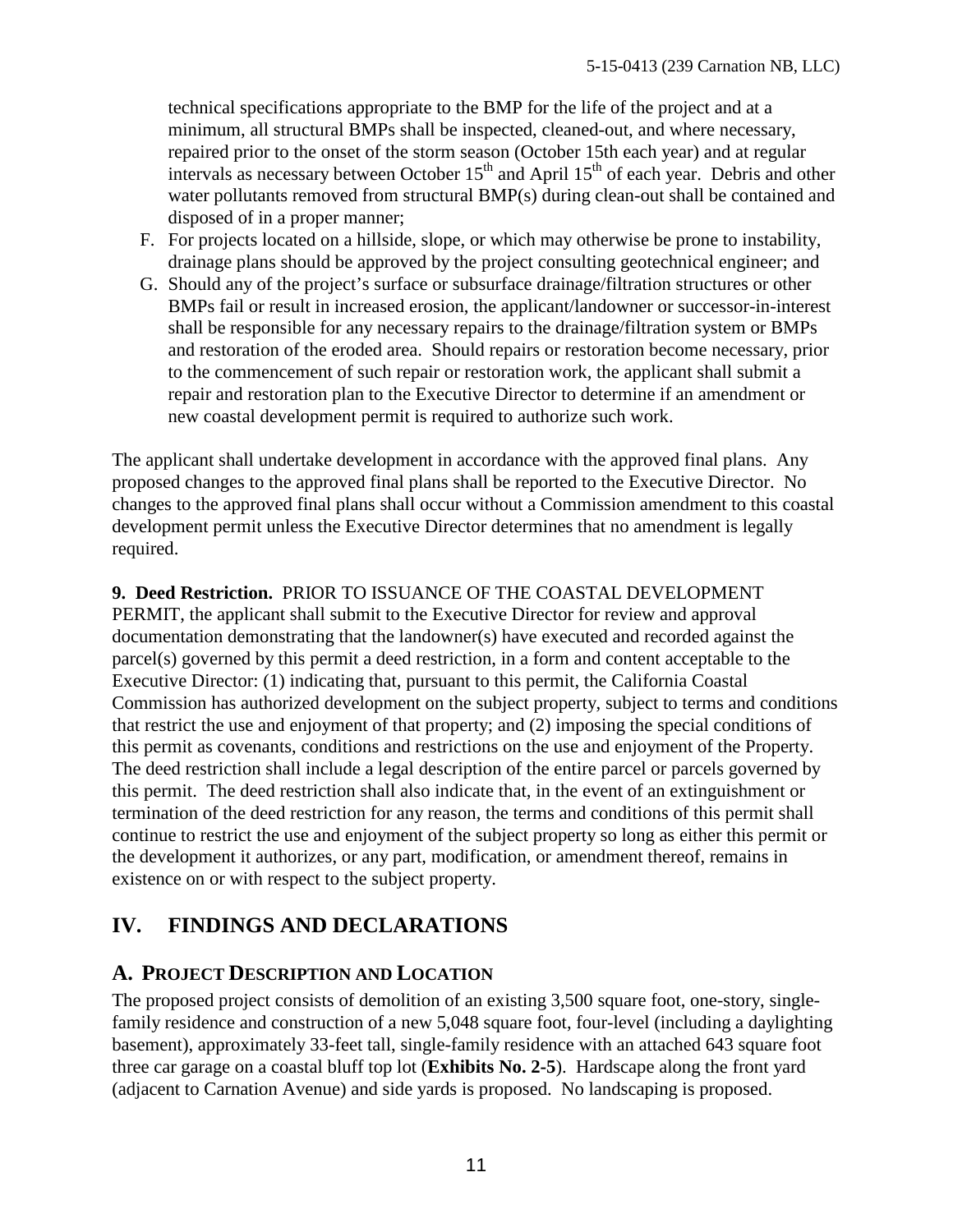#### 5-15-0413 (239 Carnation NB, LLC)

Grading will consist of 850 cubic yards of cut, 100 cubic yards of fill and 750 cubic yards of export to a location outside of the Coastal Zone. A majority of the site will be excavated to proposed finish grades with fills proposed. Grading in the rear yard down the bluff will be completed to create benched areas for the construction of the residential structure.

The foundation system for the residence will consist of a conventional slab-on-grade system with continuous footings and retaining walls. The applicant has also stated that shoring walls to accommodate grading and floor construction along the east and west side yard property lines that include soldier piles ranging from 14-inches to 24-inches in diameter are also proposed.

The applicant has indicated that all water from the project site will be directed onto concrete swales that surround the building and that subsurface and concealed piping will collect all the water from the roof and deck areas and will be filtered and pumped to the curb drain in the Carnation right-of-way. Also, adjacent to the street (Carnation Avenue), a bottomless trench drain will be provided across the driveway location. No runoff will be allowed to drain over the bluff. In addition, the applicant has stated that an emergency subsurface sewer lateral will constructed down the bluff face connecting to the City sewer line at the bottom of the bluff at the street, Bayside Place.

The subject site is a coastal bluff top lot located at 239 Carnation Avenue in the City of Newport Beach, Orange County (**Exhibit No. 1**). The coastal bluff is approximately 90 foot high with a slope inclination of approximately 1:1 (H: V). The elevation of the lot is approximately 84 feet along the property line fronting Carnation Avenue and descends to approximately 30 feet at the base of the coastal bluff at the bayward property line. The lot size is 4,796 square feet and is located within an existing urban residential area. The site is a 4,796 square foot lot located within an existing urban residential area designated Medium Density Residential by the City of Newport Beach Land Use Plan (LUP) and the proposed project adheres to this designation. To the north of the subject site, at the base of the coastal bluff, is a private residential street, Bayside Place and residential development on bulkheaded lots that front Newport Harbor; to the east and west of the subject site are single-family residences, to the south of the subject site is Carnation Avenue and single-family residences. Because of existing development at the toe of the bluff and bayward of the site, the site is not subject to wave impacts. However, the site is visible from the water along Newport Harbor and from public beach areas on Balboa Peninsula across the harbor.

The pattern of existing development in the area involves development on the bluff face. In recognition of this pattern, the City's Coastal Land Use Plan (CLUP) contains policies that allow for bluff face development, provided that development complies with the 'predominant line of existing development' (PLOED). For this development site, the PLOED would be at elevation 50.7 feet. New visible surface development on the bluff face is proposed to be behind the PLOED at the 59 foot elevation. The natural bluff will be maintained below the 59 foot elevation. As proposed, the lowest level finished floor (basement) will be at the 68 foot elevation and daylights at the bluff face along the northern side of the structure. A cantilevered pool (originally to be supported by caissons which will be discussed later in the staff report) is also proposed on the lowest level and will have a foundation system that makes contact with the bluff at the approximate 59 foot elevation. Grading of the bluff will be limited to the 59 foot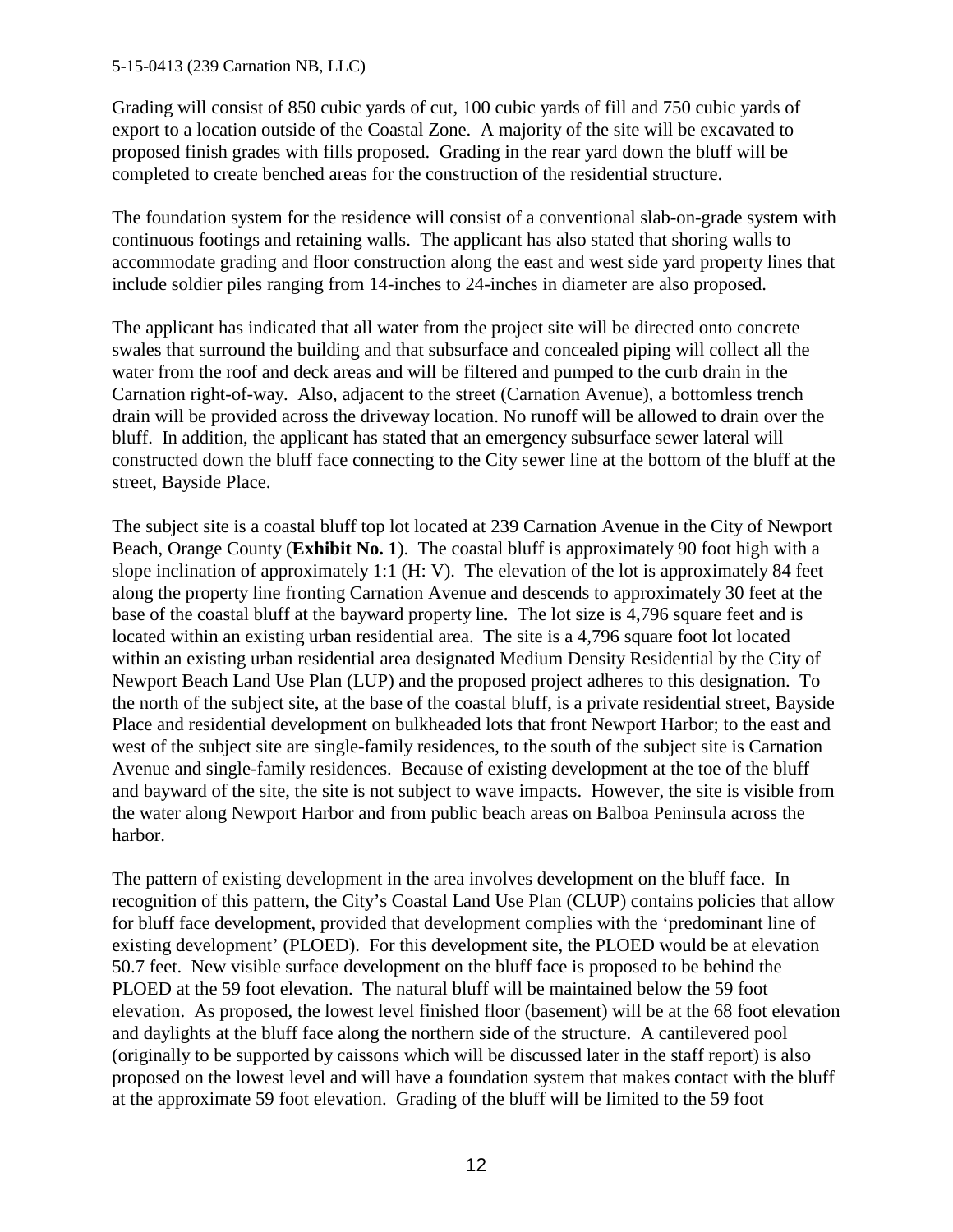<span id="page-21-0"></span>elevation. Currently, the lowermost exposed visible surface of the existing single-family residence is at the approximate 82 foot elevation on the bluff face. While no new interior living space is below (bayward) of the PLOED, cantilevered decks at the basement and the  $1<sup>st</sup>$  floor level extend below (bayward) of the vertical plane PLOED at the 50.7 elevation **(Exhibit No. 6).** The proposed decks extend approximately 9 feet to 12 feet beyond the PLOED vertical plane. While these decks do not result in further landform alteration, these decks add to the visual massing of the structure above grade, which will be discussed later in the staff report. At approximately 33 feet tall, the proposed bluff-top structure meets the City's 33 foot height limit in this area.

# **B. HAZARDS**

Section 30253 of the Coastal Act states, in pertinent part:

*New development shall:* 

- *(l) Minimize risks to life and property in areas of high geologic, flood, and fire hazard.* 
	- *(2) Assure stability and structural integrity, and neither create nor contribute significantly to erosion, geologic instability, or destruction of the site or surrounding area or in any way require the construction of protective devices that would substantially alter natural landforms along bluffs and cliffs.*

The City of Newport Beach Certified Land Use Plan (LUP) policies regarding natural landform protection may be used for guidance, but are not the legal standard of review.

## LUP Policy 4.4.3-8:

*Prohibit development on bluff faces, except private development on coastal bluff faces along Ocean Boulevard, Carnation Avenue and Pacific Drive in Corona del Mar determined to be consistent with the predominant line of existing development or public improvements providing public access, protecting coastal resources, or providing for public safety. Permit such improvements only when no feasible alternative exists and when designed and constructed to minimize alteration of the bluff face, to not contribute to further erosion of the bluff face and to be visually compatible with the surrounding area to the maximum extent feasible.* 

## LUP Policy 4.4.3-9:

*Where principal structures exist on coastal bluff faces along Ocean Blvd., Carnation Ave., and Pacific Dr., in Corona del Mar, require all new development to be sited in accordance with the predominant line of existing development in order to protect public coastal views. Establish a predominant line of development for both principal and accessory improvements. The setback shall be increased where necessary to ensure safety and stability of the development.* 

Section 30253 of the Coastal Act states that new development shall minimize risks to life and property in areas of high geologic, flood, and fire hazard and requires that new development shall not create nor contribute significantly to erosion, geologic instability, or destruction of the site or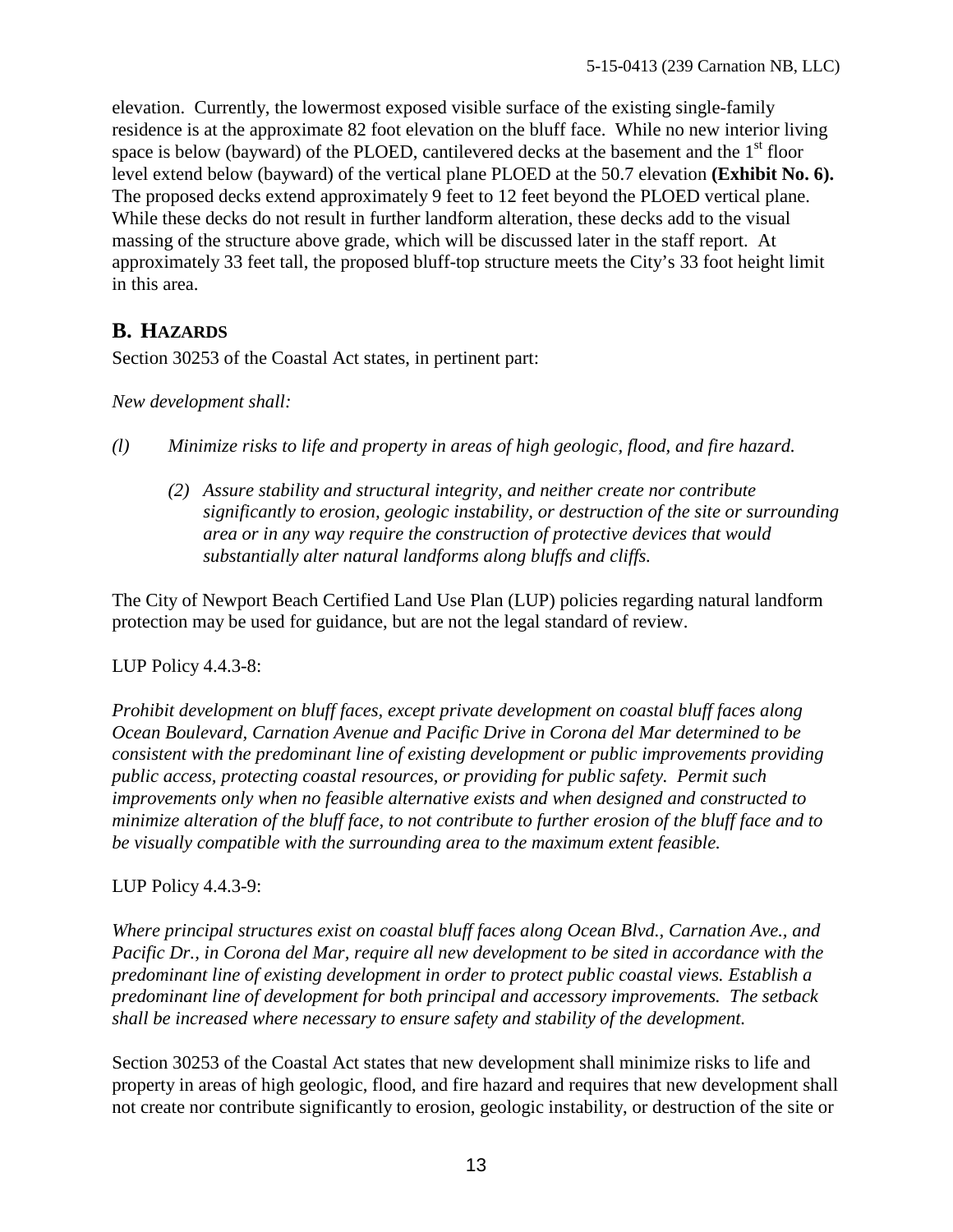surrounding area, or require construction of protective devices that substantially alter natural landforms along bluffs and cliffs.

# **1. Geology**

The site consists of a steep coastal bluff lot on the north side of the site which is not subject to tidal action since at the base of the coastal bluff is a private residential street with bulkheaded single-family residences. The bluff top and portions of bluff face are developed with single and multi-family residential structures both on the subject site and adjacent to the site.

The bedrock present on-site is generally massive, dense and well-cemented. Grading of the bluff will be limited to the 59 foot elevation. To accommodate grading and floor construction along the east and west side yard property lines, shoring walls are proposed that include soldier piles ranging from 14-inches to 24-inches in diameter are also proposed. The shoring walls required for the excavation phase will not be removed but be kept in place; however, piles are not required to support the foundation of the proposed building structure. The foundation system for the residence will consist of a conventional slab-on-grade system with continuous footings and retaining walls. However, as originally submitted, a deepened foundation system consisting of caissons was proposed for the cantilevered pool (exposed caissons along and within the coastal bluff face) and also for the lowest level cantilevered deck (non-exposed caisson), which are considered accessory structures **(Exhibit No. 5)**. The Commission based on past Commission action does not allow deepened foundation systems for accessory development due to the potential for exposure of these foundation elements and the adverse visual impact. Commission staff shared these concerns with the applicant and the applicant has proposed to revise the foundation system for the cantilevered pool, replacing the caisson foundation system with a foundation system that makes contact with the bluff at the approximate 59 foot elevation behind the PLOED line. Regarding the caisson for the lowest level cantilevered deck, the applicant has stated that they are in agreement with removal of the caisson. While the applicant has proposed and submitted preliminary revised foundation plans for the cantilevered pool and the lowest level cantilevered deck, final project plans need to be submitted. Therefore, the Commission imposes **Special Condition No. 1**, which requires the applicant to submit revised project plans showing removal of the deepened foundation system (i.e., caisson) for the proposed cantilevered pool and lowest level cantilevered deck.

The applicant submitted two geotechnical investigations for the proposed development: Preliminary *Geotechnical Investigation for the Proposed Single-Family Residence 239 Carnation Avenue, Corona Del Mar, City of Newport Beach, California* prepared by Geo Environ (Job No. 13-703P) dated July 7, 2014; and *Geotechnical Report Update For Coastal Commission Submittal Proposed Single Family Residence 239 Carnation Avenue Corona Del Mar, California* prepared by G3SoilWorks dated June 19, 2015. The Geo Environs investigation determined and evaluated the surface and subsurface conditions and presented preliminary recommendations for the foundation systems and grading requirements. The G3Soils investigation was submitted later in the review process and incorporated the findings in the previous investigation and provided up to date review and recommendations. The Commission's staff geologist has reviewed the submitted geotechnical reports, preliminary grading and drainage plans and agrees with the report's conclusions.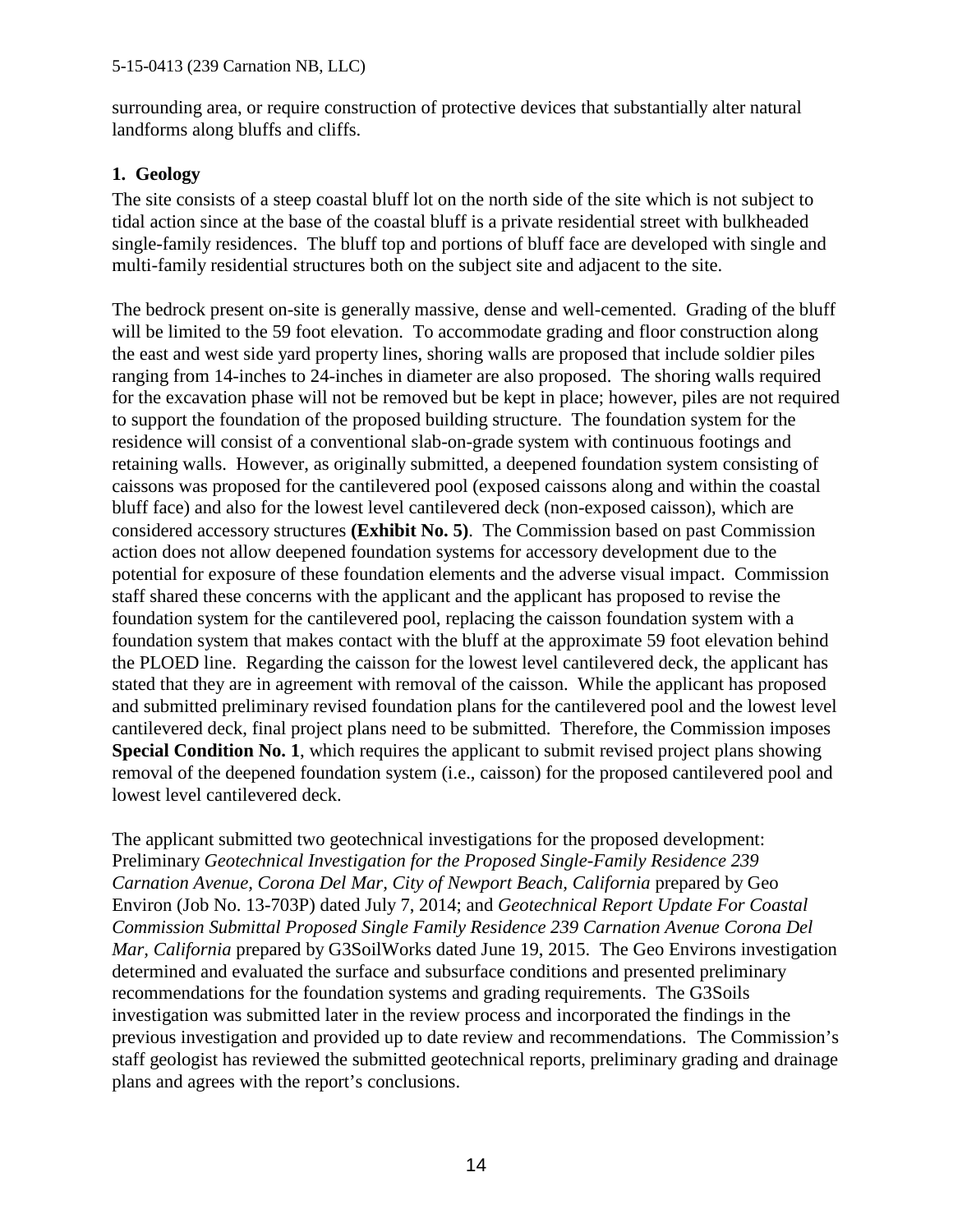The underlying geologic units at the site include artificial fill, marine terrace deposits and bedrock of the Monterey Formation. Based on the results of stability analyses provided by the geotechnical investigation, the site is considered to be grossly stable with factors of safety for gross stability greater than 1.5 and 1.1 under static and pseudo-static conditions, respectively.

#### **2. Bluff Setback – Use of Predominant Line of Existing Development (PLOED)**

In the City of Newport Beach, the Commission typically imposes a minimum bluff edge setback of 25 feet from the edge of the bluff for primary structures on bluff top lots subject to marine erosion (e.g. the enclosed living area of residential structures). However, the Commission has used a different approach in areas like Corona del Mar where there is already development on the bluff face. Specifically, the Commission has used the City's bluff setback LUP provision to maintain an equitable approach to setback conditions that are consistent with the prevailing patterns of development in Corona del Mar and that are appropriate given the relatively stable geology of the area. In the Corona del Mar community, the City's CLUP has specific policies permitting new *bluff face* development (i.e., no bluff edge setback) on lots with pre-existing bluff face development if determined to be consistent with the predominant line of existing development (PLOED), but only when no feasible alternative exists and when designed and constructed to minimize alteration of the bluff face, to not contribute to erosion of the bluff face and to be visually compatible with the surrounding area. These setbacks are deemed acceptable within this area of Corona del Mar based on the relatively stable, underlying bedrock of the bluffs in the area. The intent of the setback is to substantially reduce the likelihood of new development from grading down further and altering the remaining bluff face (as substantial pre-Coastal Act development on the bluff face exists in this area of Corona del Mar).

Furthermore, the Commission finds that development on the upper portion of the bluff face does not result in a geologic hazard in this case because, as indicated in the geotechnical report, the geologic stability of the site is adequate to support the proposed development. Applying a PLOED setback would be appropriate for the proposed project considering that the proposed new structure would not daylight lower down the bluff face than the lowest point of visible development on the existing pre-Coastal Act structure on this bluff.

#### **3. Future Bluff and Shoreline Protection**

Section 30253 of the Coastal Act requires, in part, that new development be constructed in a manner that ensures that it will not require the construction of protective devices that would substantially alter natural landforms along bluffs and cliffs. The north facing bluff along Carnation Avenue at this site is not subject to tidal action. However in general, bluff lots are inherently hazardous. It is the nature of bluffs to erode. Bluff failure can be episodic, and bluffs that seem stable now may not be so in the future. The proposed development could not be recommended for approval and deemed consistent with Section 30253 of the Coastal Act *if*  projected bluff retreat would affect the proposed development and necessitate construction of a protection device. A protective device may be a seawall at the base of the bluff, or a rock anchor system, or shotcrete wall on the bluff face. If new development necessitates future protection, the landform and shoreline processes could be dramatically altered by the presence of the protective system. Currently, the single-family residences constructed at the toe of the north bluff (Carnation Ave. side) are protected from tidal action by bulkheads along these Bayside Place lots.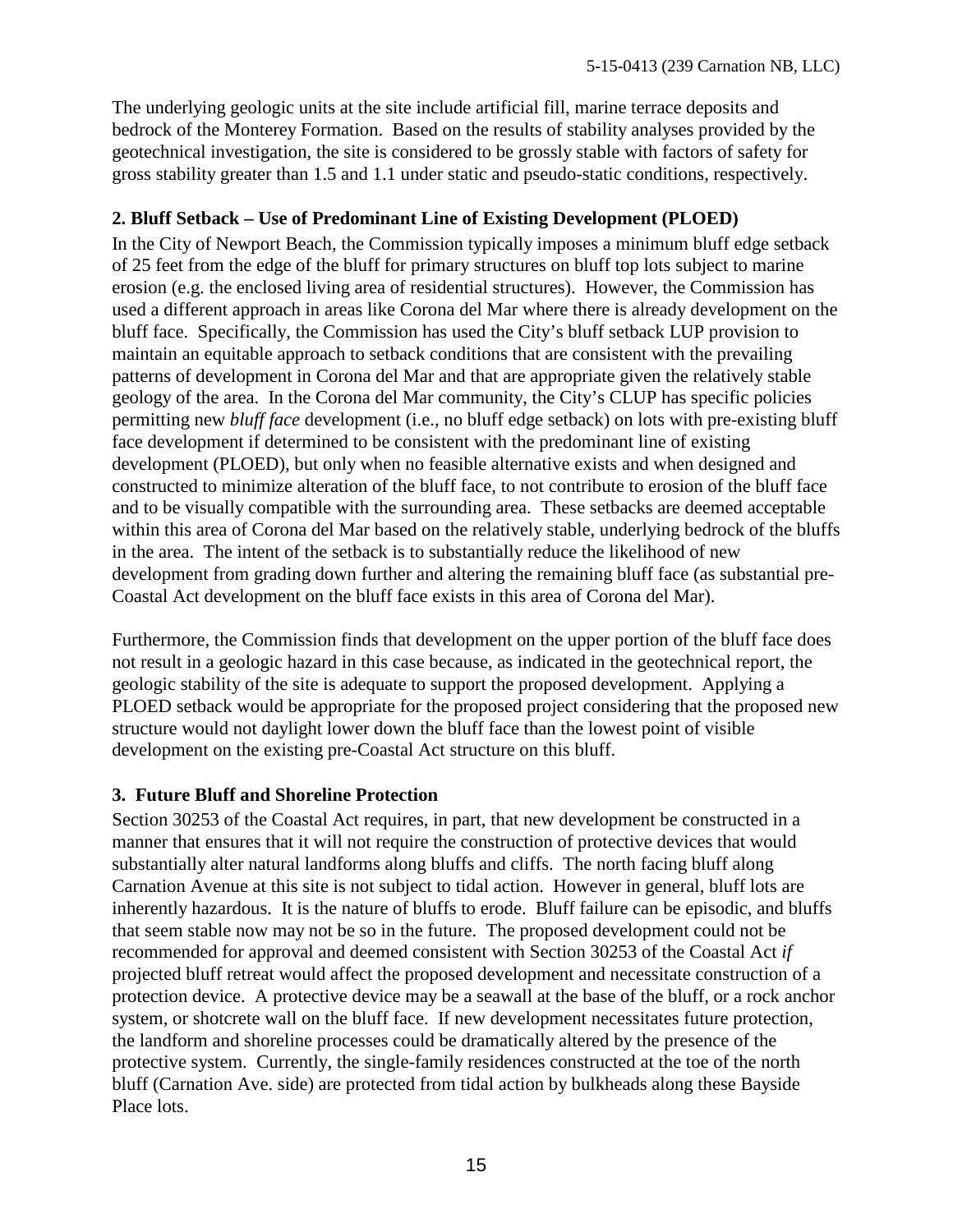The Coastal Act limits construction of these protective devices because they have a variety of negative impacts on coastal resources including adverse effects on sand supply, public access, coastal views, natural landforms, and overall shoreline beach dynamics on and off site, ultimately resulting in the loss of beach.

As the project proposes complete redevelopment of the site, it can only be found consistent with Section 30253 of the Coastal Act if a shoreline/bluff protective device is not expected to be needed in the future.

The applicant's submitted G3Soils investigation included a coastal hazards analysis of the site. Coastal hazards include shoreline erosion, sea level rise, wave run-up, and coastal flooding. The subject site is located on the coastal bluff above Bayside Place, a private residential street. Residential development along Bayside Place provides protection of the bluff face below the subject property from the aforementioned coastal hazards, particularly, with regard to shoreline erosion as these properties are directly adjacent to Newport Harbor and are developed with bulkhead protection. Considering that the current proposed lowest finished floor elevation (basement) for the development is at 68 feet, the coastal hazards, as identified above, are not expected to impact the proposed development over the design life (75 years).

Furthermore, the applicant's geotechnical consultant has indicated that the site is grossly stable, that the project should be safe for the life of the project (75 years), and therefore, that no shoreline protection devices will be needed. The Commission's staff geologist reviewed the submitted geotechnical and coastal hazard studies and agreed with their conclusions. If not for the information provided by the applicant that the site is safe for development, the Commission could not conclude that the proposed development will not in any way "require the construction of protective devices that would substantially alter natural landforms along bluffs and cliffs." The proposed development appears to be safe from erosion on the basis of available information and is therefore consistent with Coastal Act section 30253(a). Nonetheless, the project would perpetuate exposure to threats from erosion by increasing the amount of development close to the bluff. The record of coastal development permit applications and Commission actions has also shown that geologic conditions change over time and that predictions based upon the geologic sciences are inexact. Even though there is evidence that geologic conditions change, the Commission must rely upon, and hold the applicant to the geotechnical analysis they submitted, which states that the site is safe for development without the need for protective devices. To minimize the project's potential future impact on shoreline processes, **Special Condition No. 2** prohibits construction of any future bluff or shoreline protective device(s) such as revetments, seawalls, cliff retaining walls, shotcrete walls, and other such construction that armors or otherwise substantially alters the bluff face to protect the proposed new development if approved pursuant to this CDP in the event that the development is threatened with damage or destruction from waves, erosion, storm conditions, bluff retreat, landslides, sea level rise or other natural coastal hazards in the future. This, as conditioned, the project conforms to Section 30253 of the Coastal Act.

Development on coastal bluff sites is inherently dangerous; therefore, the Commission imposes **Special Condition No. 3**, which requires the applicant to assume the risk of development. By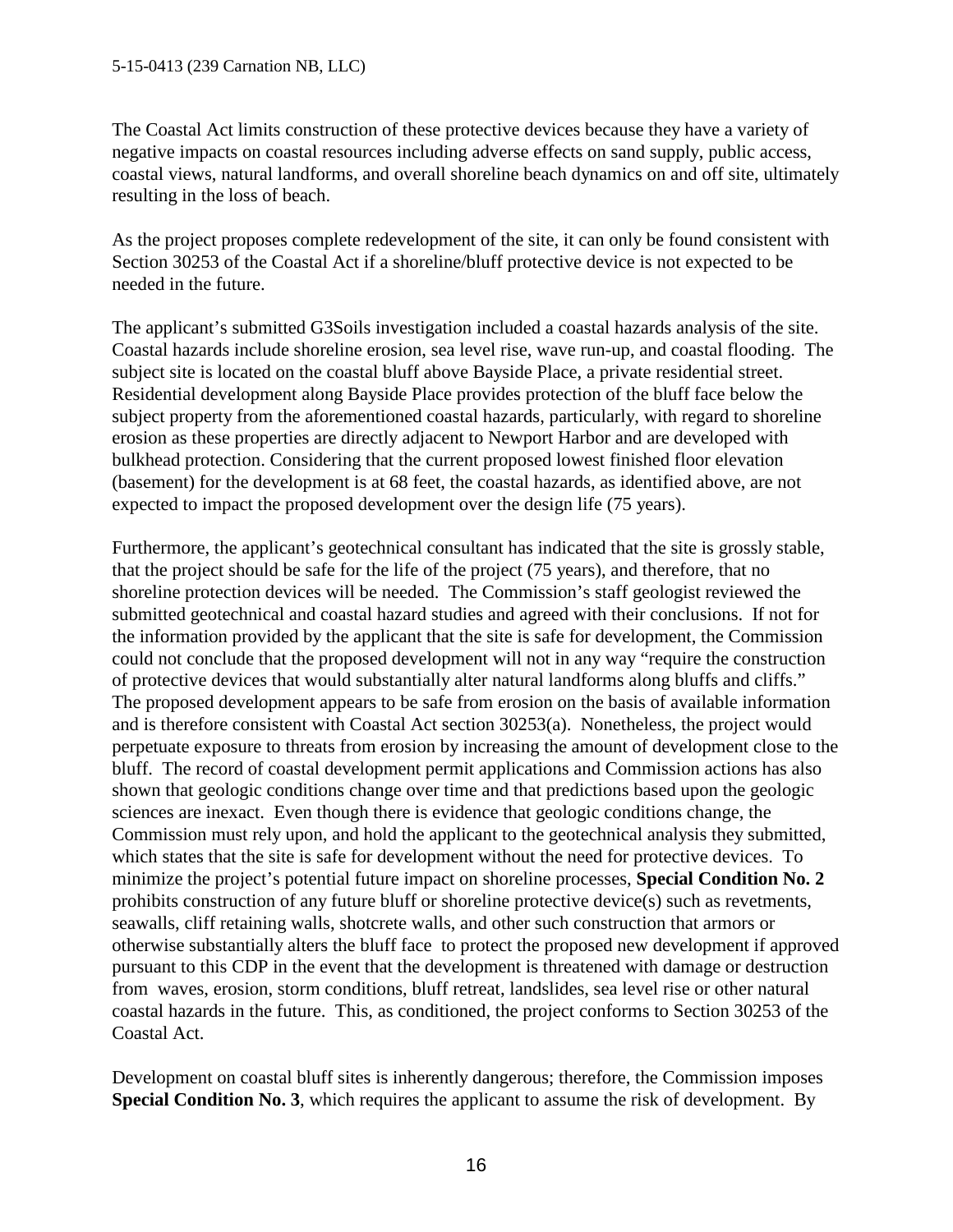this means, the applicant are notified that the proposed development is built in an area that is potentially subject to bluff and slope instability, sea level rise, erosion, landslides and wave uprush or other tidal induced erosion that can damage the applicant' property. The applicant is also notified that the Commission is not liable for such damage as a result of approving the permit for development. Finally, the condition requires the applicant to waive claims against the Commission and indemnify the Commission for third-party claims.

#### **4. Drainage**

Section 30253 of the Coastal Act requires, in part, new development to neither create nor contribute significantly to erosion, geologic instability, or destruction of the site or surrounding area. The applicant is taking drainage design measures to bring the development into further compliance with section 30253. Regarding drainage on the site, the geotechnical report concludes that the proposed development should improve site drainage. As to be discussed in the section on water quality, the applicant has indicated that all water from the project site will be directed onto concrete swales that surround the building and that subsurface and concealed piping will collect all the water from the roof and deck areas and will be filtered and pumped to the curb drain in the Carnation right-of-way. Also, adjacent to the street (Carnation Avenue), a bottomless trench drain will be provided across the driveway location. No runoff will be allowed to drain over the bluff. While the applicant has provided this information, a clear plan showing and indicating these features has not been provided. Therefore, the Commission imposes **Special Condition No. 8**, which requires the applicant to submit drainage and runoff control plans. The applicant is proposing a basement level cantilevered pool, in order to prevent possible bluff instability caused by water saturated slopes, **Special Condition No. 4** requires a pool leak prevention and detection system. Such pool leak prevention and detection systems are typically required where new pools are proposed in conjunction with development near a bluff.

The applicant has indicated that an emergency subsurface sewer lateral installed by directional drilling is proposed down the bluff face that will connect to the City sewer line at the base of the bluff along Bayside Place. The potential failure of this line may result in significant adverse impacts to the stability of the bluff. Therefore, the Commission imposes **Special Condition No. 1**, which requires the applicant to submit revised project plans showing removal of the emergency sewer lateral line down the bluff face.

#### **5. Future Development**

The proposed development is located within an existing developed area and is compatible with the character and scale of the surrounding area. However, the proposed project raises concerns that future development at the project site potentially may result in a development which is not consistent with the Chapter 3 policies of the Coastal Act. In order to ensure that development on the site does not occur which could potentially adversely impact the geologic stability concerns expressed in this staff report, the Commission imposes **Special Condition No. 5**. This condition informs the applicant that future development at the site requires an amendment to this permit (5- 15-0413) or a new coastal development permit. Future development includes, but is not limited to, structural additions, accessory structures, landscaping, and fencing.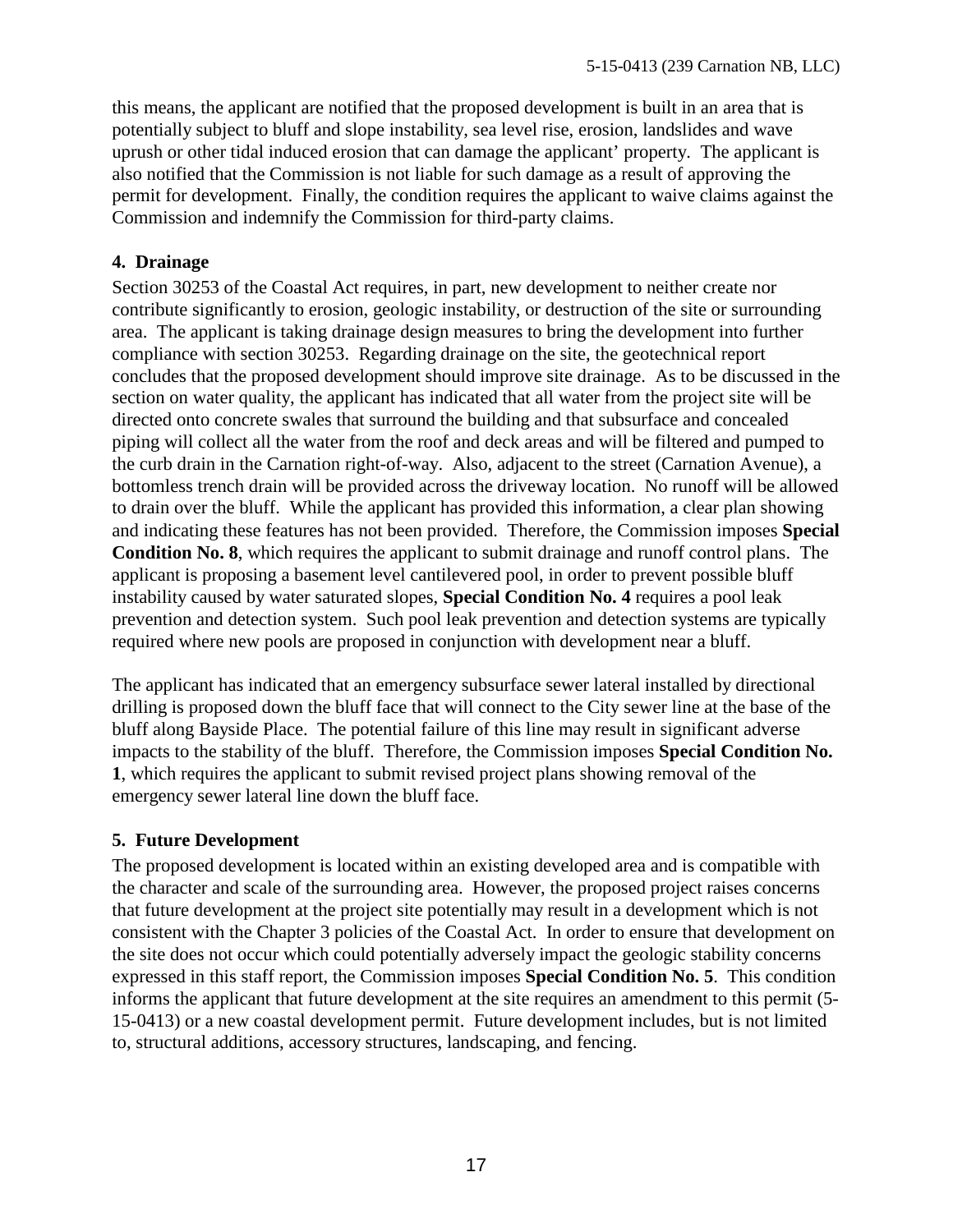#### <span id="page-26-0"></span>**Conclusion**

Thus, as conditioned, the Commission finds that the proposed project is consistent with Section 30253 of the Coastal Act.

## **C. SCENIC RESOURCES**

Section 30251 of the Coastal Act pertains to visual resources. It states:

*The scenic and visual qualities of coastal areas shall be considered and protected as a resource of public importance. Permitted development shall be sited and designed to protect views to and along the ocean and scenic coastal areas, to minimize the alteration of natural land forms, to be visually compatible with the character of surrounding areas…* 

Section 30251 of the Coastal Act requires that scenic and visual qualities of coastal areas be protected.

#### **Use of Predominant Line of Existing Development (PLOED) for Bluff Setbacks**

The pattern of existing development in the area involves development on the bluff face. In recognition of this pattern, the City's Coastal Land Use Plan (CLUP) contains policies that allow for bluff face development, provided that development complies with the 'predominant line of existing development' (PLOED). For this development site, the PLOED has been developed to be at elevation 50.7 feet. This PLOED is for the principal structures only. New visible surface development is not proposed to be at the 50.7 feet elevation. The lowest point of development, in this case being grading, will extend down to the 59 foot contour, which is above the 50.7 foot PLOED elevation. The natural bluff will be maintained below the 59 foot elevation.

Both the Coastal Act, Section 30251, in particular, and the policies of the CLUP require that landform alteration be minimized to ensure that the development does not impact scenic and visual qualities of natural landforms. The intent of the CLUP policies that permit continued development on the bluff face is intended to minimize further bluff alteration than that which has already taken place pre-Coastal Act. As noted above, the Commission has typically applied the City's PLOED determination when evaluating the visual and scenic impacts of bluff face development. Further, when the Commission evaluates whether proposed development alters landforms in this area and results in visual and scenic resource impacts, it considers (1) past Commission action in the area, (2) the pattern of existing development, and (3) the likely impacts to the site under the existing categorical exclusion order that currently applies to property located along Carnation Avenue.<sup>[1](#page-26-1)</sup> First, the Commission has granted coastal permits for residential

<span id="page-26-1"></span> <sup>1</sup> 239 Carnation Avenue falls within the boundaries of the Categorical Exclusion Order E-77-5 adopted by the Commission in 1977 for the demolition and/or construction of single-family and two-family residences and their appurtenant facilities in R1 thru R-4 zones. Structures are only subject to this exclusion if they provide two parking spaces and are designed so that the gross structural area, including storage, parking and stairways does not exceed 1.5 times the buildable area on non-conforming lots (4,000 sq. ft. of less) and in areas where a majority of the lots are non-conforming.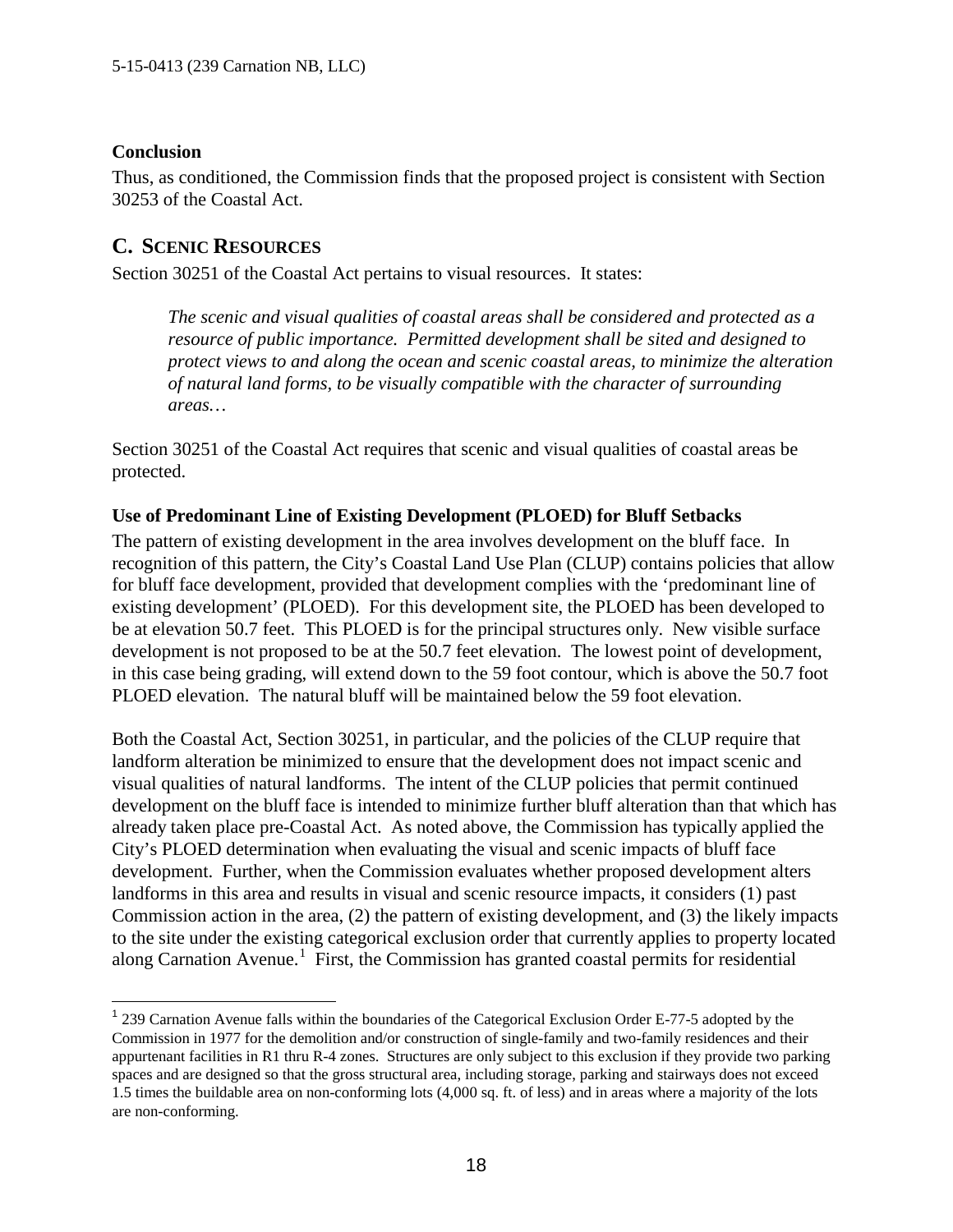development along Ocean Avenue where conforming to the existing pattern of development resulted in removal of some existing bluff face (uppermost area) and was found to minimize landform alteration (e.g. 5-10-298-(AERIE), 5-12-260-(Evensen), 5-02-203-(Tabak), 5-05-328 (Palermo), 5-03-100-(Halfacre)) because the lower portion of the bluff was preserved. Second, the existing pattern of development is also important here. All of the properties along Carnation Avenue involve bluff face development. Third, under the Commission-approved categorical exclusion order, in which the project site is located within could be re-developed with a single family residence if they comply with the categorical exclusion requirements. The lot owner would be able to develop down the bluff to 10 feet from the bayside property line.

As proposed, the project does not extend below the 50.70 foot elevation, in an effort to protect public views of the bluff by not altering the bluff below the predominant line of existing development. In fact, development is actually limited to the 59 foot elevation.

As previously noted, no new interior living space is proposed beyond (bayward) of the PLOED. However, decks on the basement and  $1<sup>st</sup>$  floor levels are proposed to be cantilever beyond (bayward) of the PLOED **(Exhibit No. 6)**. The PLOED as defined in the City's certified LUP is not for accessory development such as decks. However, the proposed decks which extend approximately 9 feet to 12 feet beyond the PLOED vertical plane add to the visual mass of the structure which adversely impacts public views of the bluff. Thus, revising the decks or pulling the development back to be consistent with the PLOED would minimize the proposed development's adverse visual impact upon the coastal bluff by maintaining a visual line along the bluff. Therefore, the Commission imposes **Special Condition No. 1**, which requires the applicant to submit revised project plans showing the primary structure and all accessory structures (i.e., cantilevered decks) to be placed behind a plane extended vertically from the 50.7 foot elevation, the established PLOED, in order to reduce the visual impact of development over the coastal bluff. Therefore, as conditioned, the Commission finds the proposed development consistent with past permit approvals in this area, consistent with the pattern of development in the area, would result in less impact to the bluff under the categorical exclusion order and does not adversely impact scenic and visual qualities along the bluff face. This condition is similar to the condition imposed on the AERIE project (CDP No. 5-10-298) approved by the Commission 2011.

The applicant has indicated that an emergency subsurface sewer lateral installed by directional drilling is proposed down the bluff face that will connect to the City sewer line at the base of the bluff along Bayside Place. The potential failure of this line and erosion of the bluff may result in significant adverse visual impacts. Therefore, the Commission imposes **Special Condition No. 1**, which requires the applicant to submit revised project plans showing removal of the emergency subsurface sewer lateral line down the bluff face.

#### **Conclusion**

Thus, as conditioned, the Commission finds that the proposed project is consistent with Section 30251 of the Coastal Act.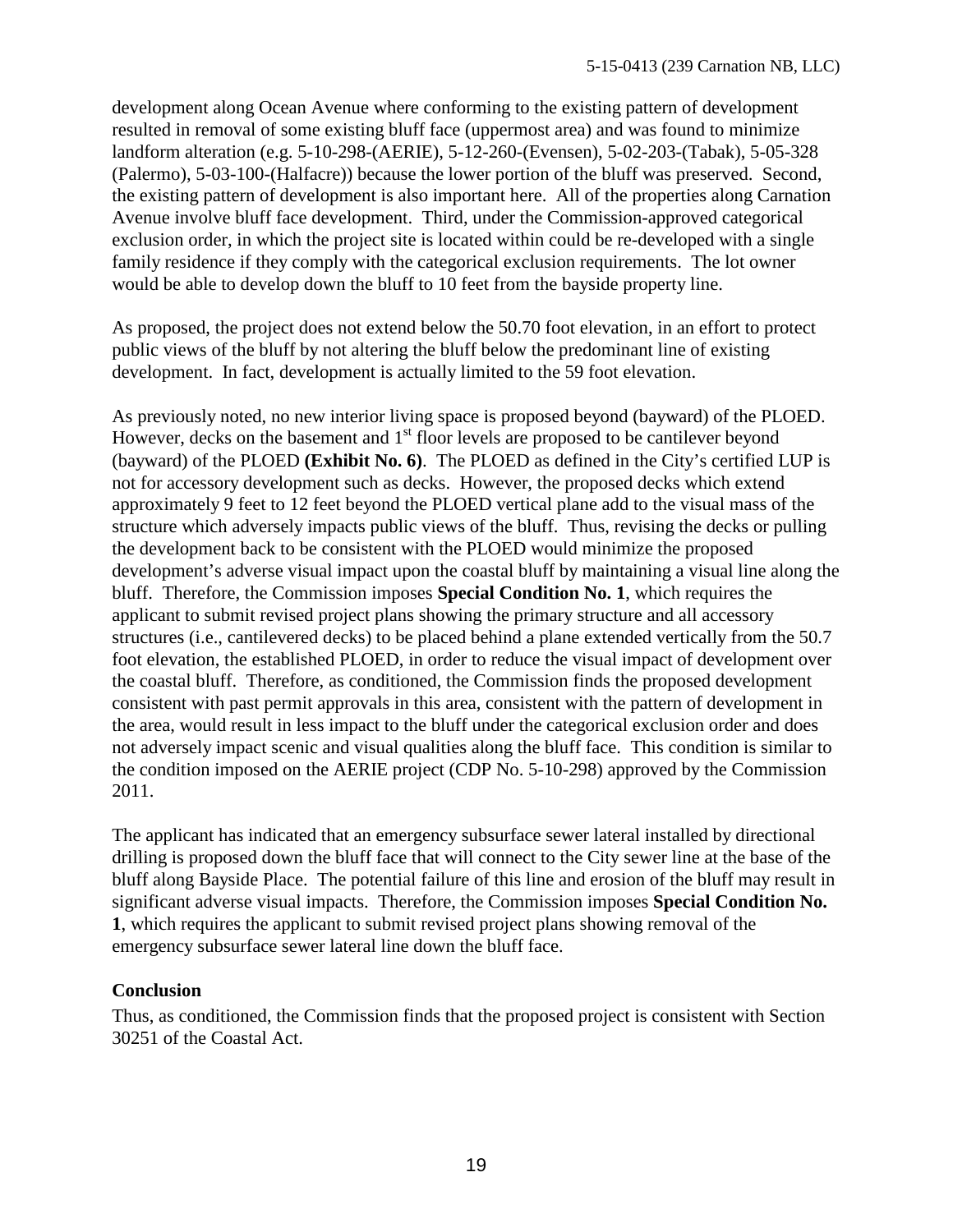# <span id="page-28-0"></span>**D. MARINE RESOURCES AND WATER QUALITY**

Section 30230 of the Coastal Act states:

*Marine resources shall be maintained, enhanced, and where feasible, restored. Special protection shall be given to areas and species of special biological or economic significance. Uses of the marine environment shall be carried out in a manner that will sustain the biological productivity of coastal waters and that will maintain healthy populations of all species of marine organisms adequate for long-term commercial, recreational, scientific, and educational purposes.* 

Section 30231 of the Coastal Act states:

*The biological productivity and the quality of coastal waters, streams, wetlands, estuaries, and lakes appropriate to maintain optimum populations of marine organisms and for the protection of human health shall be maintained and, where feasible, restored through, among other means, minimizing adverse effects of waste water discharges and entrainment, controlling runoff, preventing depletion of ground water supplies and substantial interference with surface water flow, encouraging waste water reclamation, maintaining natural vegetation buffer areas that protect riparian habitats, and minimizing alteration of natural streams.* 

Section 30232 of the Coastal Act states:

*Protection against the spillage of crude oil, gas, petroleum products, or hazardous substances shall be provided in relation to any development or transportation of such materials. Effective containment and cleanup facilities and procedures shall be provided for accidental spills that do occur.* 

Section 30230 of the Coastal Act requires that marine resources including biological productivity be protected. Section 30231 of the Coastal Act requires that the biological productivity of coastal waters be maintained, and where feasible, restored. In addition, Sections 30230 and 30231 require that the quality of coastal waters be maintained and protected from adverse impacts. Section 30232 of the Coastal Act requires protection against the spillage of crude oil, gas, petroleum products, or hazardous materials in relation to any development.

#### **1. Sensitive Habitat and Resources**

Due to the bayfront location of the proposed development and frequent bird activity in the area, there is a substantial risk of bird strikes. Clear glass walls are known to have adverse impacts upon a variety of bird species. Birds are known to strike glass walls causing their death or stunning them which exposes them to predation. Birds strike the glass because they either don't see the glass, or there is some type of reflection in the glass which attracts them (such as the reflection of bushes or trees that the bird might use for habitat.). The proposed project contain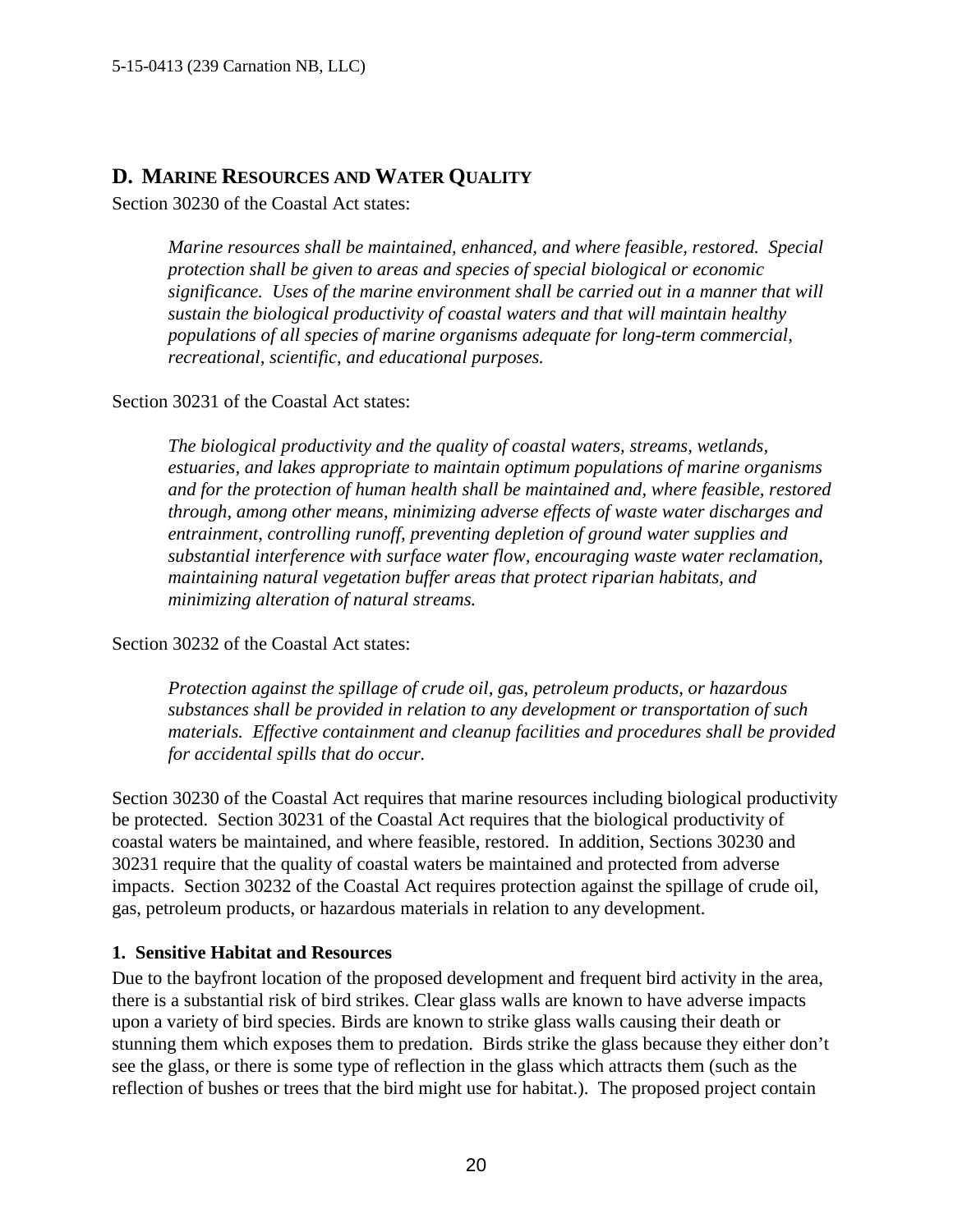bayfront glass deck rails that may have adverse impacts upon birds. Therefore in order to minimize adverse impacts to birds, the Commission imposes **Special Condition No. 6**, which requires the applicant to submit revised project plans that identify the the location, design, height and materials of glass railings, fences, screen walls and gates and what materials will be used in conjunction with them to minimize bird-strikes.

#### **2. Construction Impacts to Water Quality**

Storage or placement of construction materials, debris, or waste in a location subject to erosion and dispersion or which may be discharged into coastal water via rain or wind would result in adverse impacts upon the marine environment that would reduce the biological productivity of coastal waters. For instance, construction debris entering coastal waters may cover and displace soft bottom habitat. Sediment discharged into coastal waters may cause turbidity, which can shade and reduce the productivity of foraging avian and marine species' ability to see food in the water column. In order to avoid adverse construction-related impacts upon marine resources, the Commission imposes **Special Condition No. 7**, which outlines construction-related requirements to provide for the safe storage of construction materials and the safe disposal of construction debris. This condition requires the applicant to remove any and all debris resulting from construction activities within 24 hours of completion of the project. In addition, all construction materials, excluding lumber, shall be covered and enclosed on all sides, and as far away from a storm drain inlet and receiving waters as possible.

#### **3. Post-Construction Impacts to Water Quality**

The proposed project is considered development and there is an opportunity to improve water quality. Much of the pollutants entering the ocean come from land-based development. The Commission finds that it is necessary to minimize to the extent feasible within its jurisdiction the cumulative adverse impacts on water quality resulting from incremental increases in impervious surface associated with additional development. In order to deal with these post construction water quality impacts, the applicant has indicated that all water from the project site will be directed onto concrete swales that surround the building and that subsurface and concealed piping will collect all the water from the roof and deck areas and will be filtered and pumped to the curb drain in the Carnation right-of-way. Also, adjacent to the street (Carnation Avenue), a bottomless trench drain will be provided across the driveway location. No runoff will be allowed to drain over the bluff. However, the applicant has not provided a clear a plan showing and indicating these features has not been provided. Therefore, the Commission imposes **Special Condition No. 8**, which requires the applicant to submit drainage and runoff control plans.

The applicant has also stated that they shall also comply with the applicable water efficiency and conservation measures of the City's adopted CALGreen standards concerning irrigation systems, and efficient fixtures and appliances.

#### **Conclusion**

Thus, as conditioned, the Commission finds that the proposed project is consistent with Section 30230, 30231 and 30232 of the Coastal Act.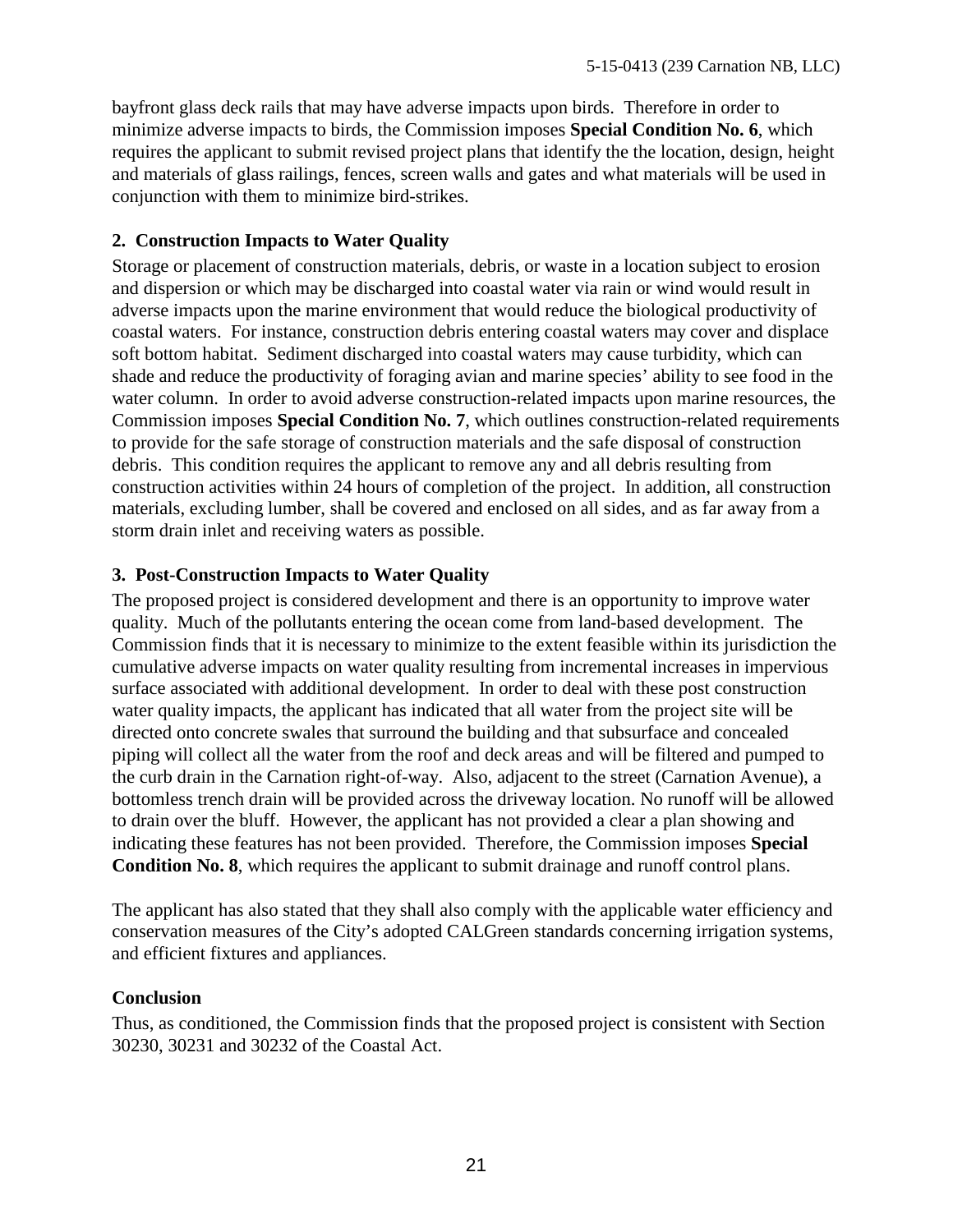# <span id="page-30-0"></span>**E. Public Access & Recreation**

Coastal Act Section 30210 states:

*In carrying out the requirement of Section 4 of Article X of the California Constitution, maximum access, which shall be conspicuously posted, and recreational opportunities shall be provided for all the people consistent with public safety needs and the need to protect public rights, rights of private property owners, and natural resource areas from overuse.*

Section 30212 of the Coastal Act states, in relevant part:

*(a) Public access from the nearest public roadway to the shoreline and along the coast shall be provided in new development projects except where:* 

*(2) adequate access exists nearby…* 

Section 30252 of the Coastal Act states, in relevant part:

*The location and amount of new development should maintain and enhance public access to the coast by…* 

*(4) providing adequate parking facilities or providing substitute means of serving the development with public transportation…* 

Section 30210 of the Coastal Act requires that public access from the nearest public roadway to the shoreline and along the coast shall be provided in new development projects except where adequate access exists nearby. Section 30212 of the Coastal Act requires public access from the nearest public roadway to the shoreline and along the coast shall be provided in new development projects except where adequate access exists nearby. Section 30252 of the Coastal Act requires that public access to the coast be maintained and enhanced by supplying adequate parking to support new development.

The nearest access to a public beach is available approximately 700 feet south of the site at China Cove Beach and also at Corona del Mar State Beach approximately 2,000 feet south of the site. The nearest public access to the bay for boaters is at a public launch site approximately 2,000 feet northwest of the site at the Orange County Harbor Patrol facility. Thus, adequate public access exists nearby.

When a private development does not provide adequate on-site parking, users of that development who arrive by automobile are forced to occupy public parking used by visitors to the coastal zone. Access to the closest public beach and a local recreation park is located within walking distance from the site. Public parking for these coastal resources is on-street along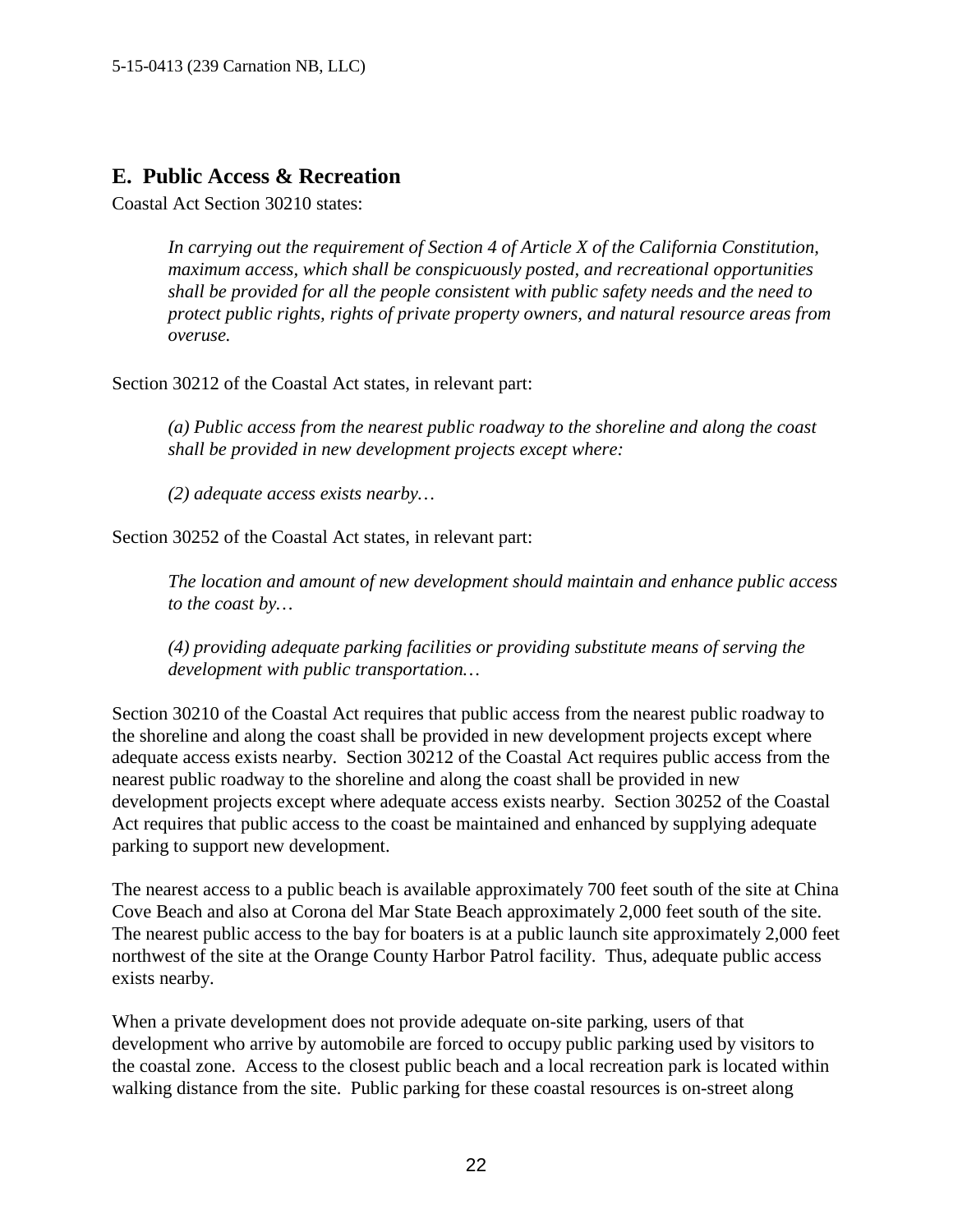<span id="page-31-0"></span>Ocean Blvd. The relative proximity of these public coastal access facilities to the project site gives good reason for the need for adequate parking for private development. Insufficient parking on the project site may result in users of that development taking up spaces that the public may use to access coastal resources. Thus, all private development must provide adequate on-site parking or alternative public transportation to minimize adverse impacts on public access. The Commission has consistently found that two parking spaces are adequate to satisfy the parking demand generated by one individual residential unit. The proposed single family residence provides a total of two parking spaces located in two individual attached garages. Therefore, as currently designed, the development provides adequate parking.

#### **Conclusion**

Thus, as conditioned, the Commission finds that the proposed project is consistent with Sections 30210, 30212 and 30252 of the Coastal Act.

# **F. DEED RESTRICTION**

To ensure that any prospective future owners of the property are made aware of the applicability of the conditions of this permit, the Commission imposes one additional condition (**Special Condition No. 9**) requiring that the property owner record a deed restriction against the property, referencing all of the above special conditions of this permit and imposing them as covenants, conditions and restrictions on the use and enjoyment of the Property. Thus, as conditioned, this permit ensures that any prospective future owner will receive actual notice of the restrictions and/or obligations imposed on the use and enjoyment of the land in connection with the authorized development, including the risks of the development and/or hazards to which the site is subject, and the Commission's immunity from liability.

# **G. LOCAL COASTAL PROGRAM (LCP)**

Coastal Act section 30604(a) states that, prior to certification of a Local Coastal Program ("LCP"), a coastal development permit can only be issued upon a finding that the proposed development is in conformity with Chapter 3 of the Act and that the permitted development will not prejudice the ability of the local government to prepare an LCP that is in conformity with Chapter 3. The Land Use Plan for the City of Newport Beach was effectively certified on May 19, 1982. The certified LUP was last updated in October 2009. As conditioned, the proposed development is consistent with Chapter 3 of the Coastal Act and with the certified Land Use Plan for the area. Approval of the project, as conditioned, will not prejudice the ability of the local government to prepare an LCP that is in conformity with the provisions of Chapter 3 of the Coastal Act.

# **H. CALIFORNIA ENVIRONMENTAL QUALITY ACT (CEQA)**

As conditioned, there are no feasible alternatives or additional feasible mitigation measures available that would substantially lessen any significant adverse effect that the activity may have on the environment. Therefore, the Commission finds that the proposed project, as conditioned to mitigate the identified impacts, is the least environmentally damaging feasible alternative and can be found consistent with the requirements of the Coastal Act to conform to CEQA.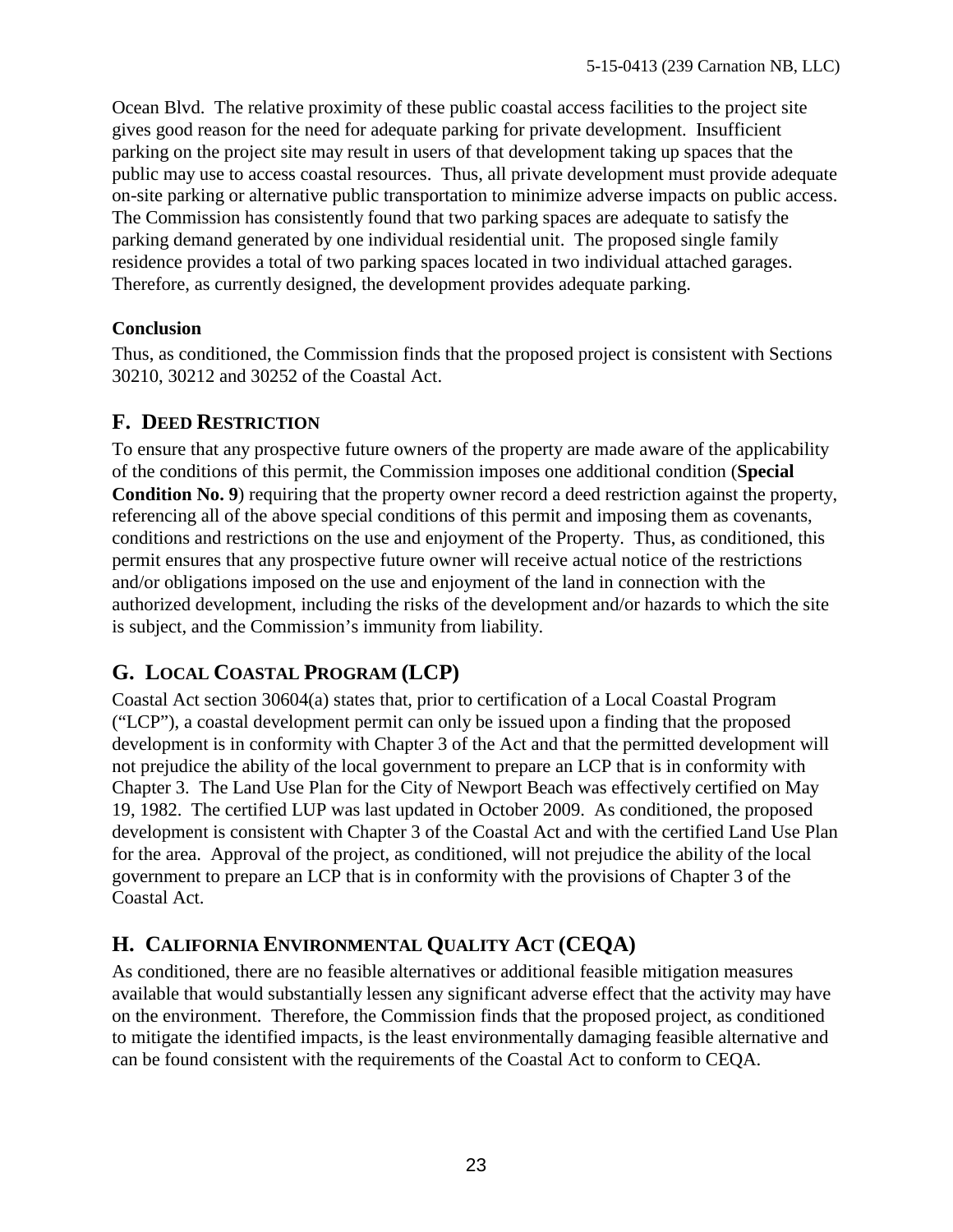#### 5-15-0413 (239 Carnation NB, LLC)

The City of Newport Beach is the lead agency responsible for certifying that the proposed project is in conformance with the California Environmentally Quality Act (CEQA). The City determined that in accordance with CEQA, the project is Categorically Exempt from Provisions of CEQA for the construction. Section 13096(a) of the Commission's administrative regulations requires Commission approval of coastal development permit applications to be supported by a finding showing the application, as conditioned by any conditions of approval, to be consistent with any applicable requirements of CEQA.

The proposed project is located in an urban area. Infrastructure necessary to serve the project exists in the area. The proposed project has been conditioned in order to be found consistent with the resource protection policies of the Coastal Act. As conditioned, the proposed project has been found consistent with the hazards, scenic resources, marine resources and water quality and public access and recreation policies of the Coastal Act.

Therefore, as conditioned, the Commission finds that there are no feasible alternatives or additional feasible mitigation measures available that would substantially lessen any significant adverse effect that the activity may have on the environment. Therefore, the Commission finds that the proposed project, as conditioned to mitigate the identified impacts, is the least environmentally damaging feasible alternative and consistent with the requirements of the Coastal Act and CEQA.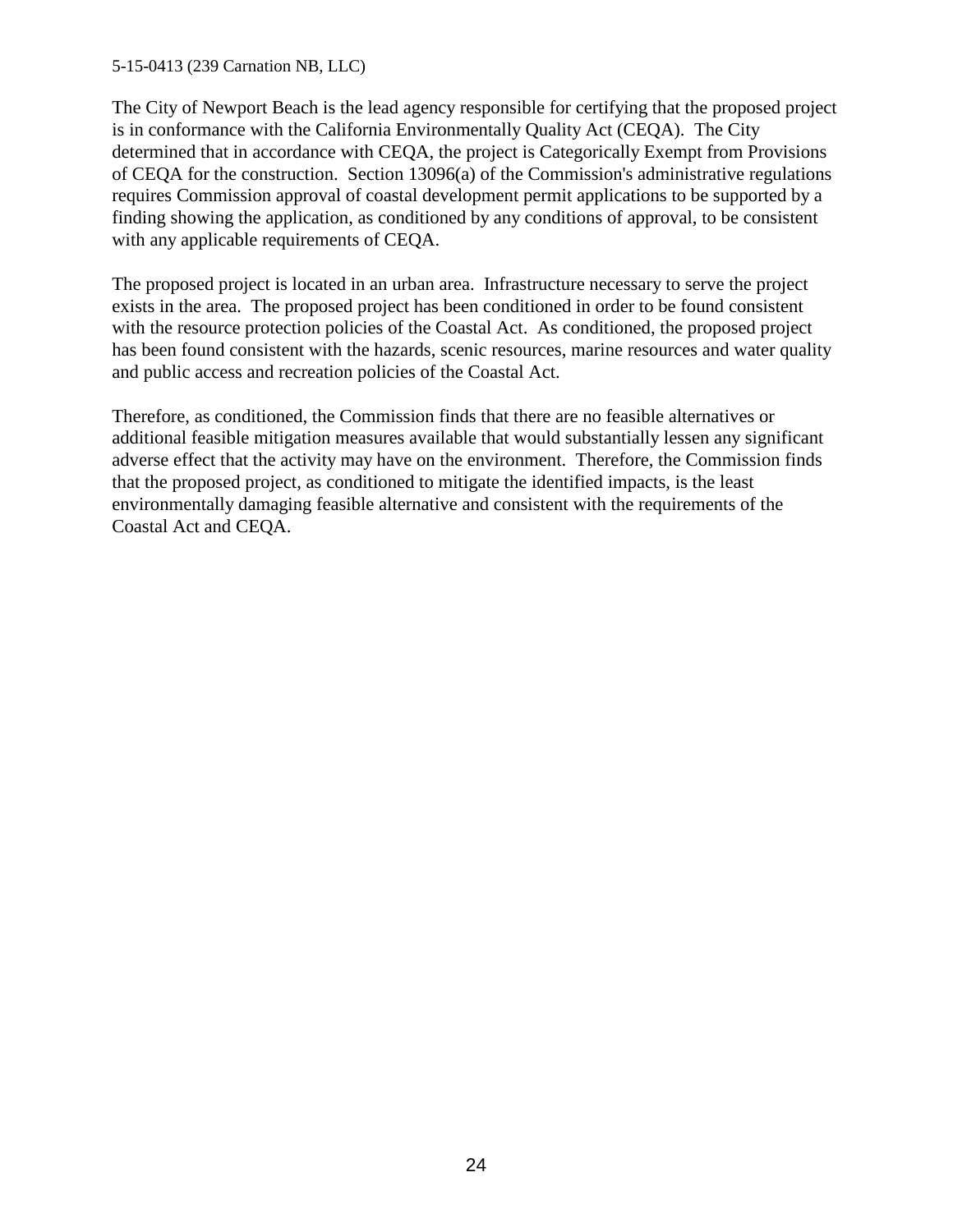# **APPENDIX A**

**SUBSTANTIVE FILE DOCUMENTS:** Approval-In-Concept from the City of Newport Beach Community Development Department dated March 26, 2015; *Preliminary Geotechnical Investigation for the Proposed Single-Family Residence 239 Carnation Avenue, Corona Del Mar, City of Newport Beach, California* prepared by Geo Environ (Job No. 13-703P) dated July 7, 2014; Letter from agent to Commission staff dated March 27, 2015; Letter from Commission staff to agent dated May 1, 2015; Letter from agent to Commission staff received June 19, 2015; Letter from agent to Commission staff dated November 13, 2015; Letter from G3SoilWorks dated June 19, 2015; and *Geotechnical Report Update For Coastal Commission Submittal Proposed Single Family Residence 239 Carnation Avenue Corona Del Mar, California* prepared by G3SoilWorks dated June 19, 2015.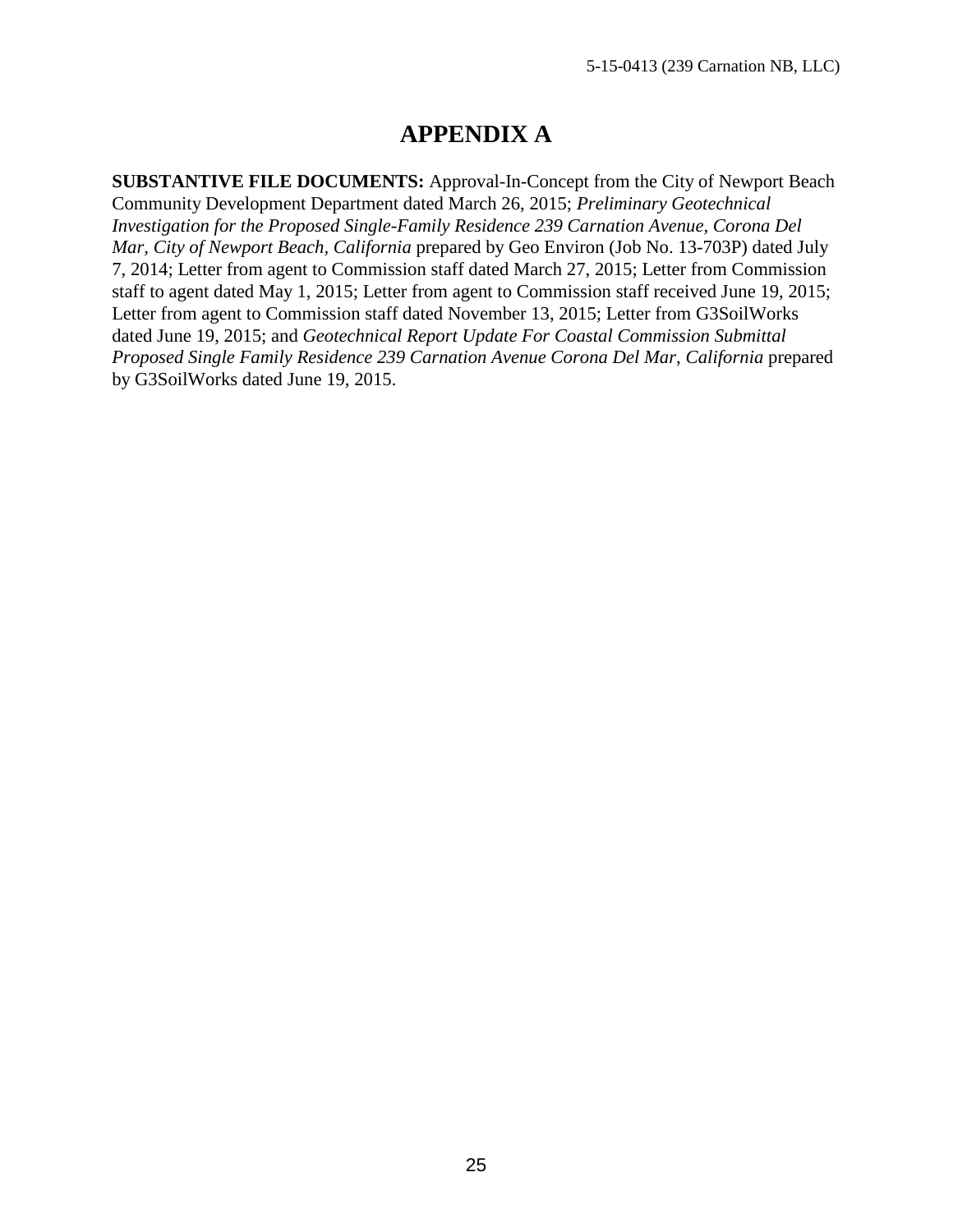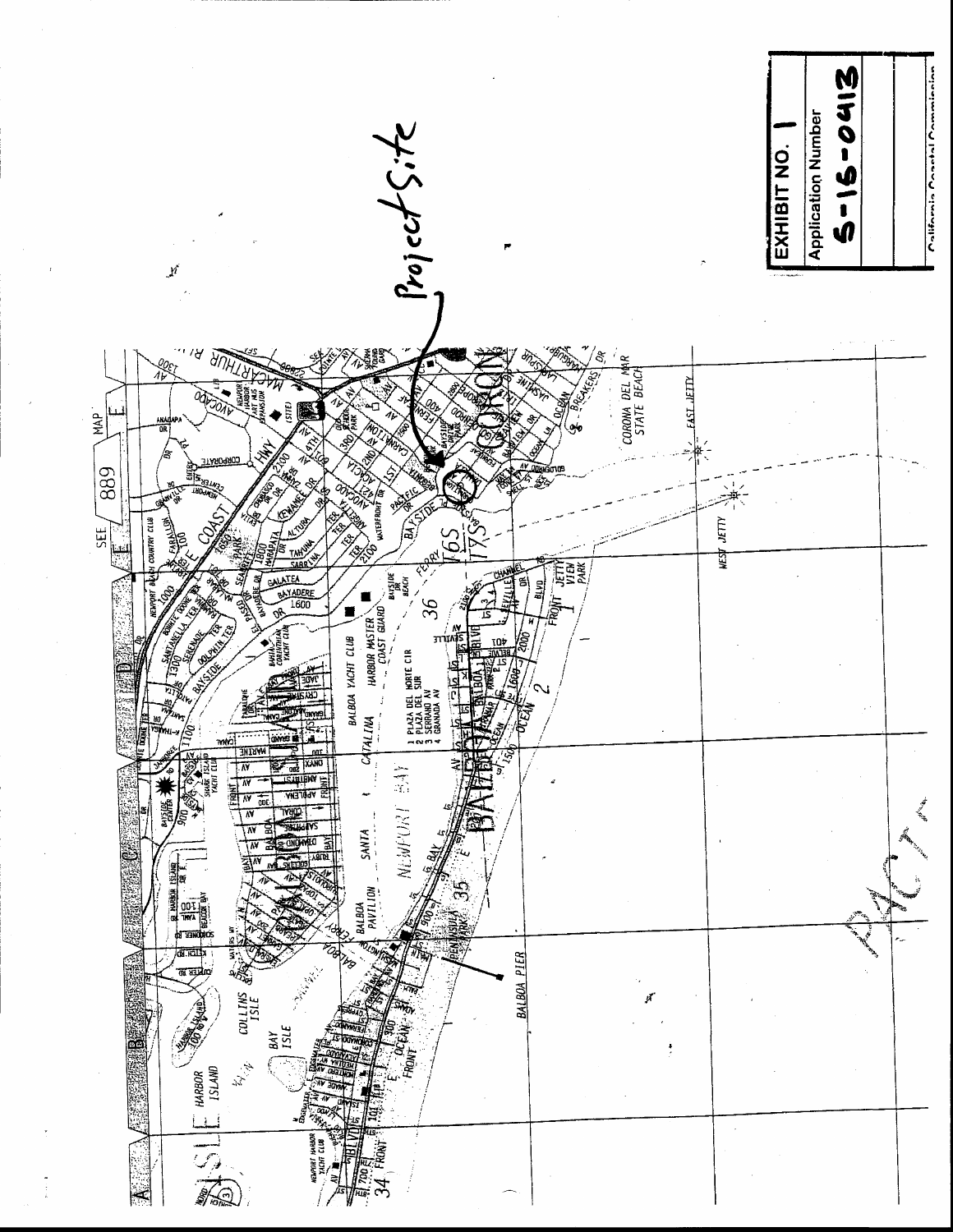



p

 $\dot{r}$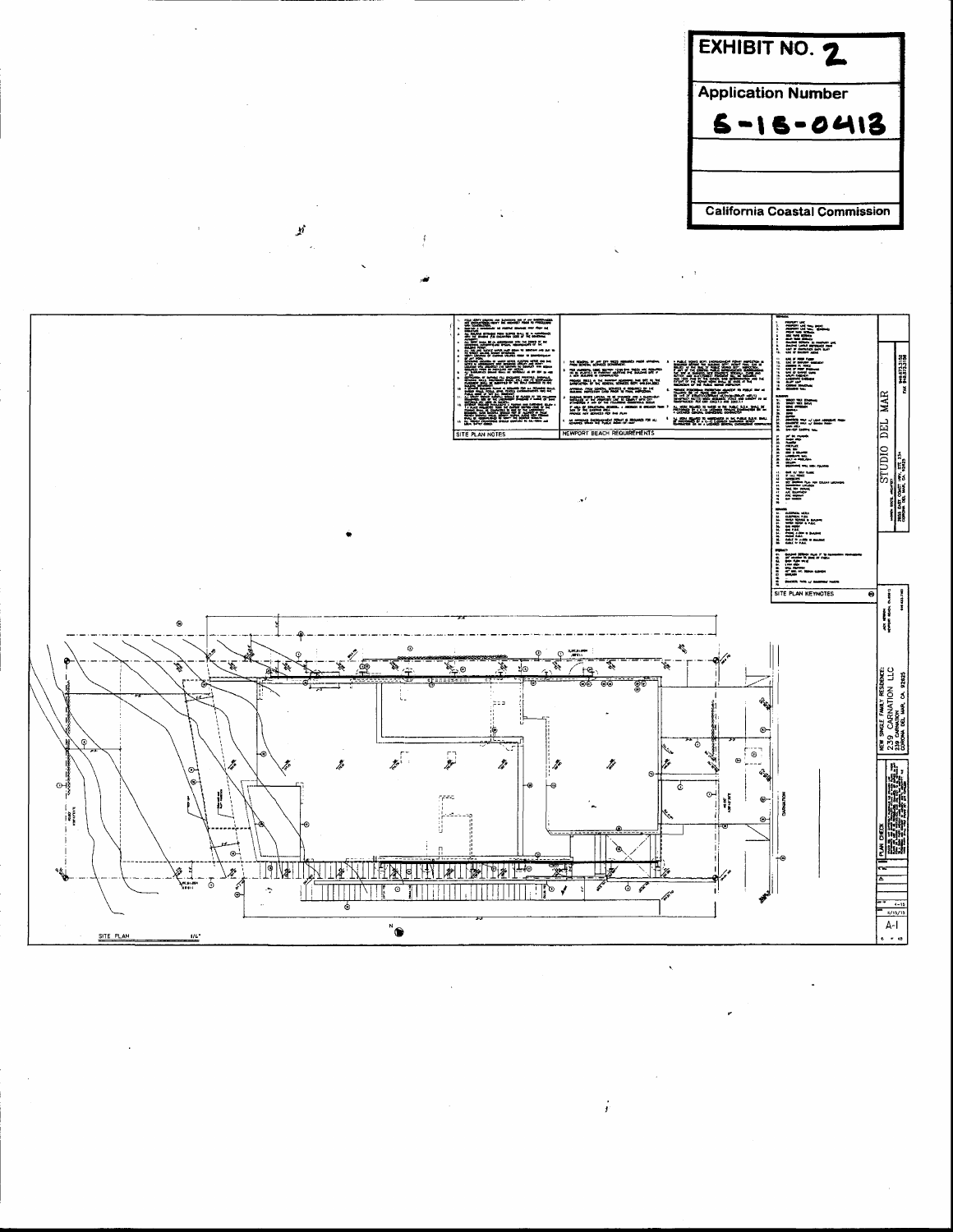



ý

ŀ.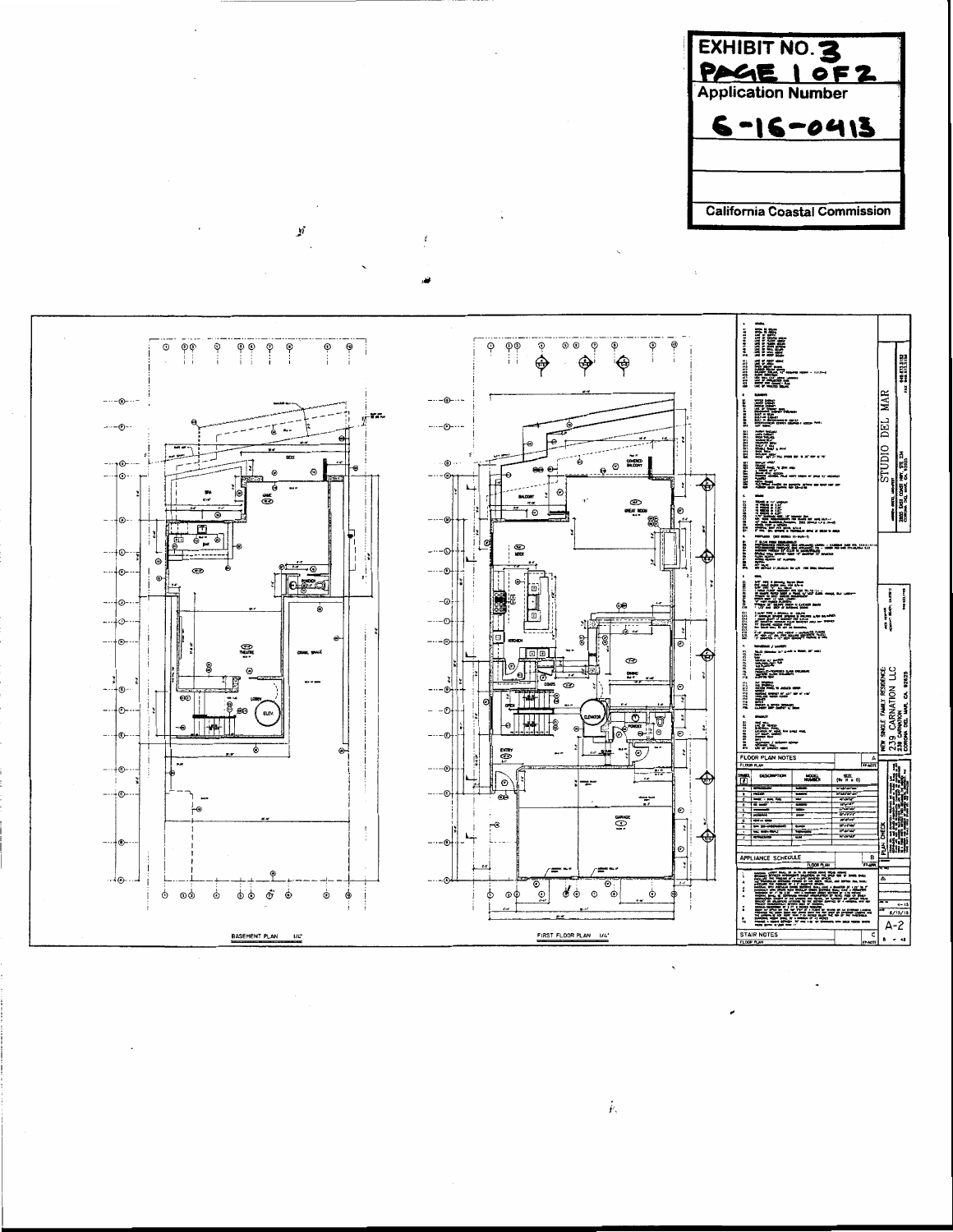EXHIBIT NO. 3 <u>PAGE 2 OF 2</u> **Application Number**  $6 - 15 - 0413$ **California Coastal Commission** 



y

ŀ.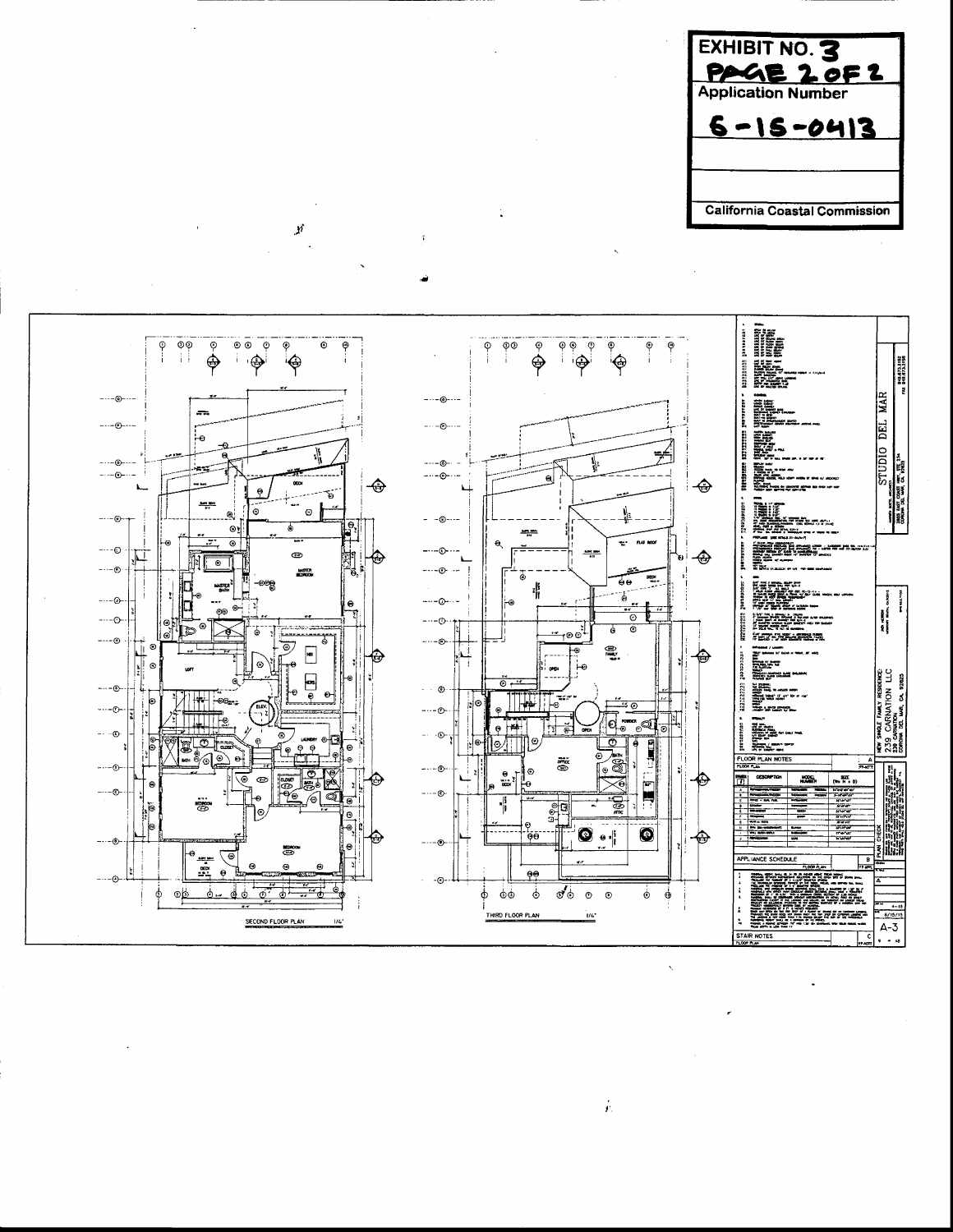



i.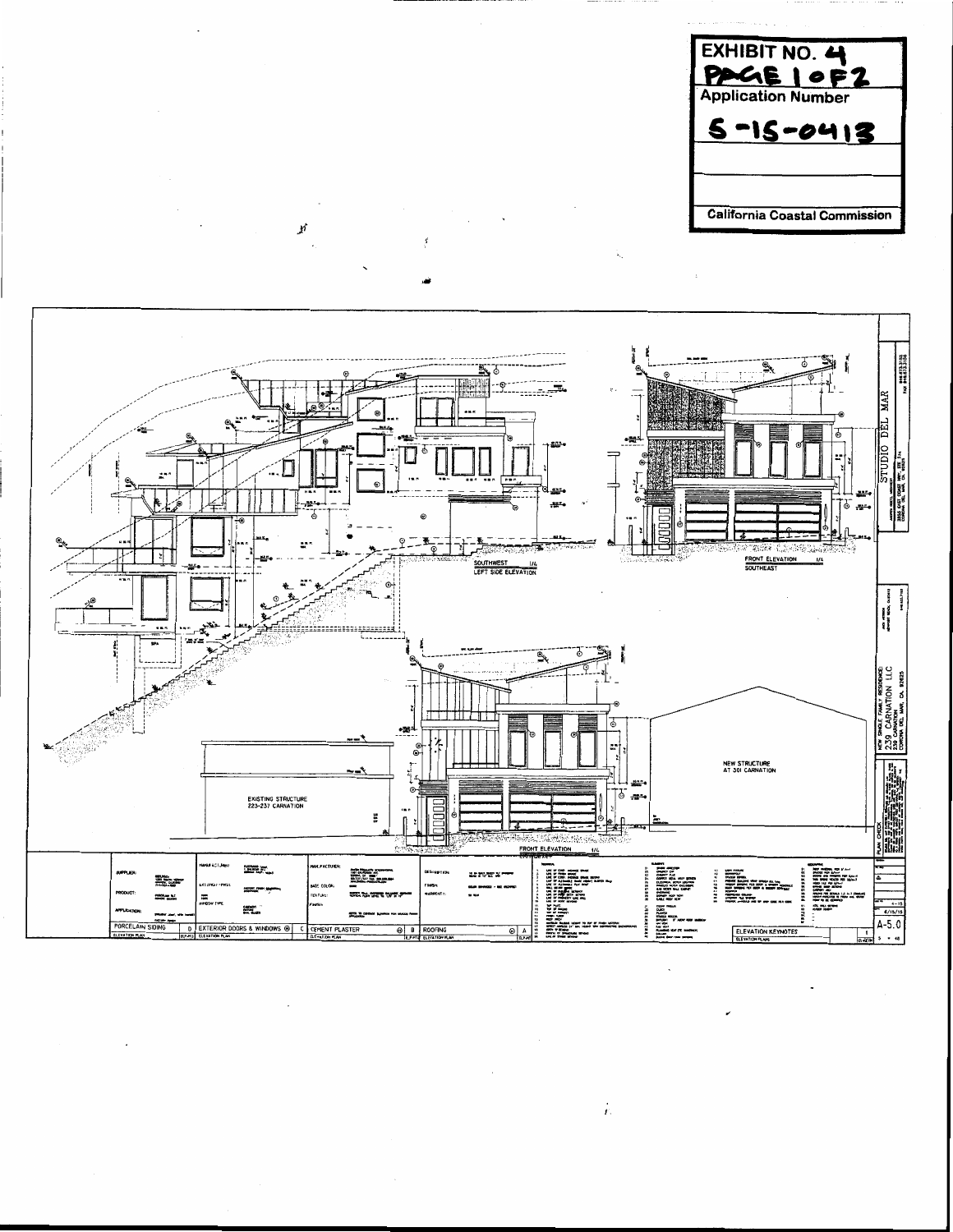



 $\mathbf{r}$ 

 $\dot{r}$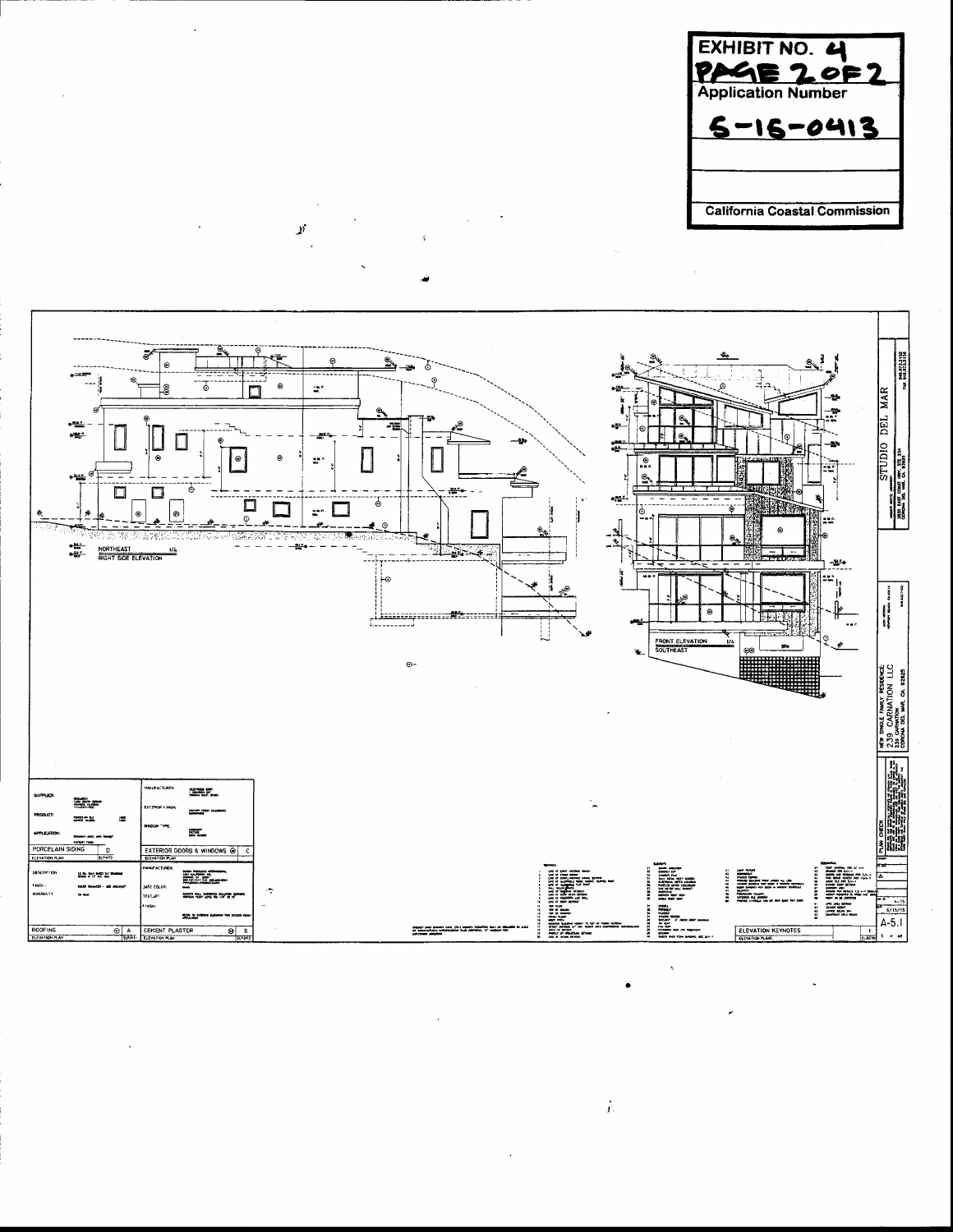



¥,